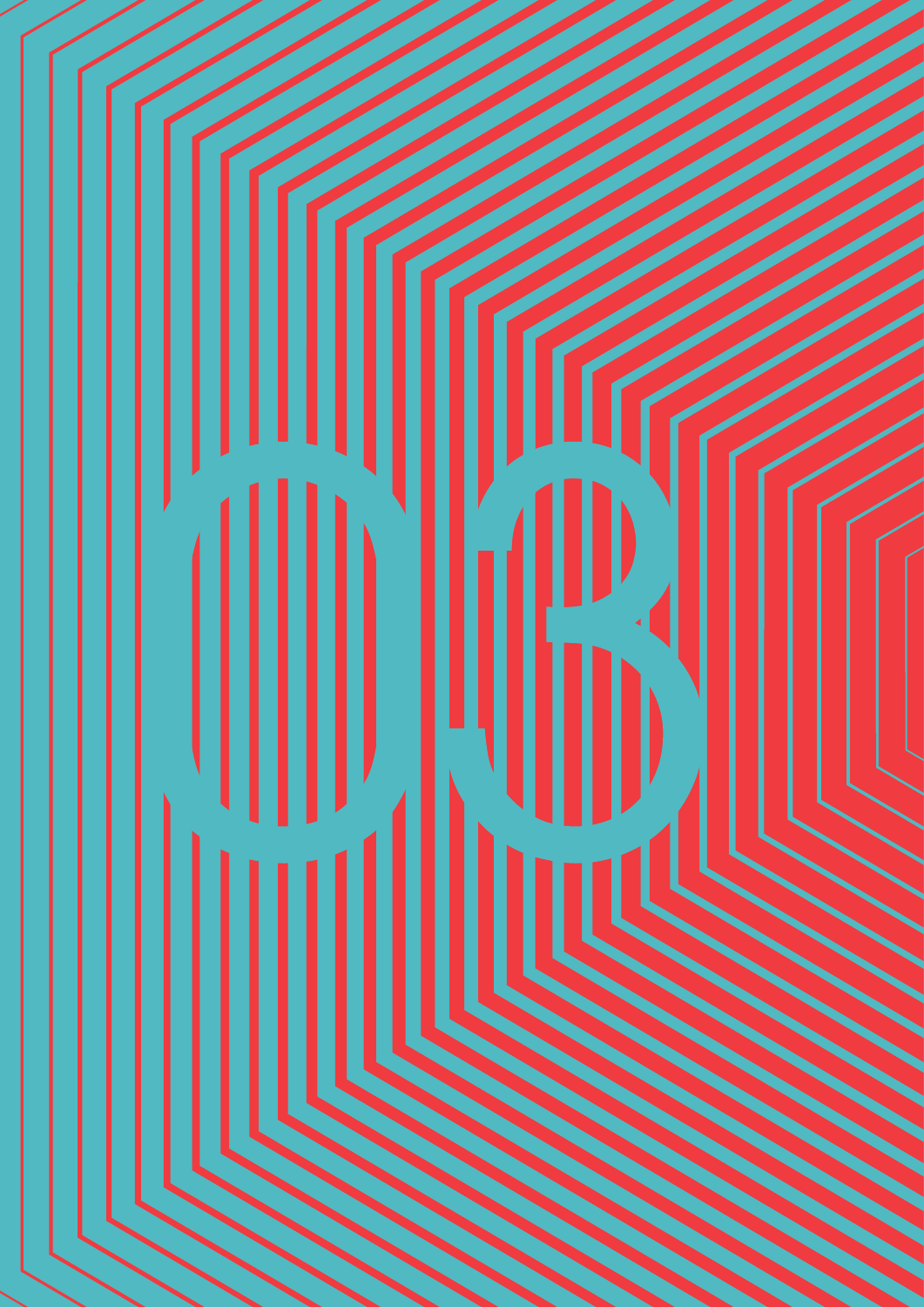PART III

HUMAN RESOURCES IN BANKS OPERATING IN LEBANON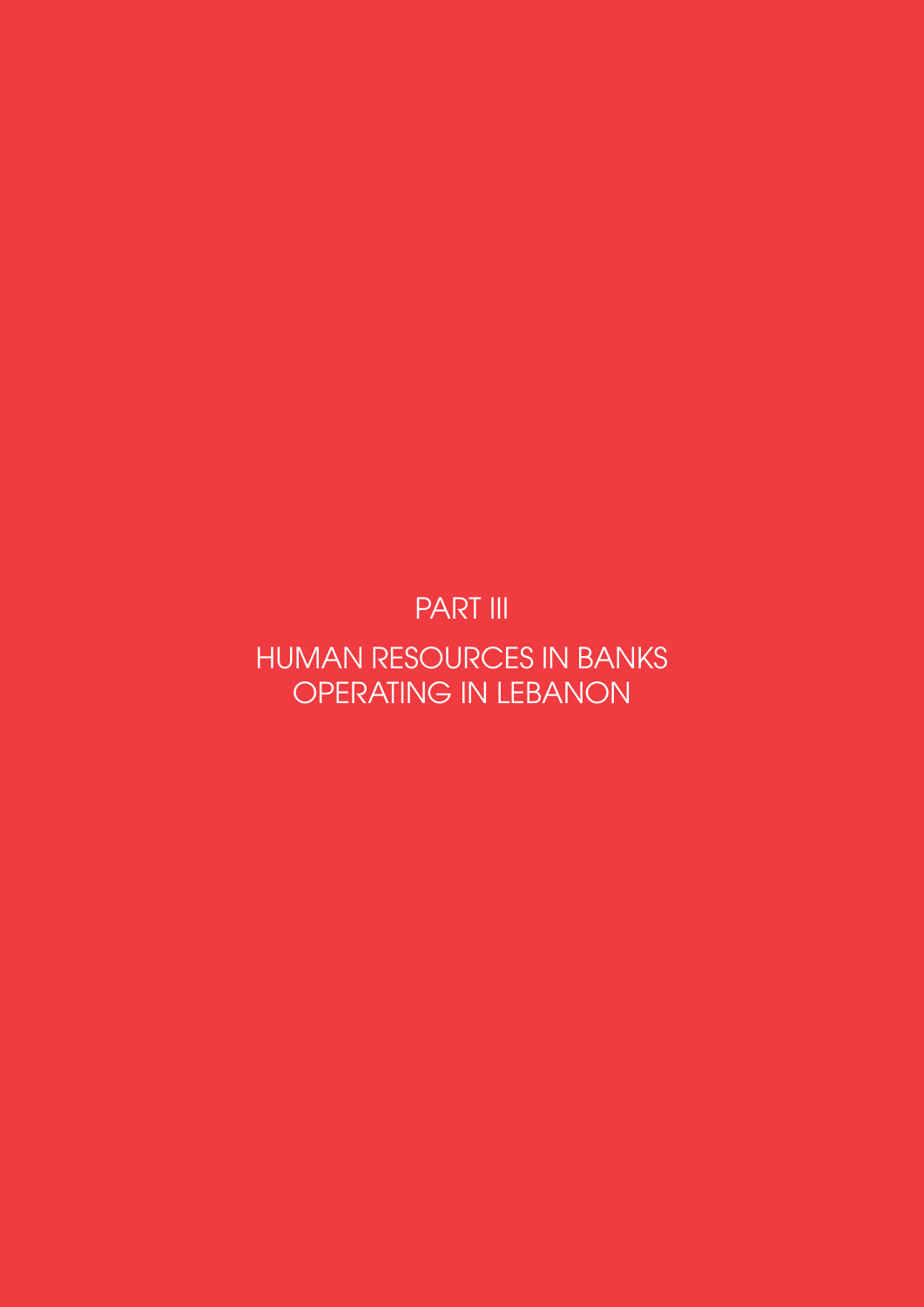# I. BANKING POPULATION IN 2016

Sustainable development in any country. In the Lebanese banking sector, educating employees is a key factor in improving work, increasing productivity and keeping pace with the global banking industry changes. For this purpose, banks rely on a policy of concentrated use of university graduates and subjecting staff and cadres to intensive training that addresses most aspects of banking. This report includes a presentation of the most prominent data available for the employees in the Lebanese banking sector, commercial and investment banks in the year 2016. We will start with some of the criteria and characteristics, and then show the average income and the cost of the banks' employee in Lebanon, relying on the earning of a basic salary up to the total income which includes all benefits. We will conclude with some of the productivity indicators in the Lebanese banking sector.

#### The banking population distribution

By the end of 2016, the number of employees working in banks operating in Lebanon reached 25,260 distributed as follows: 22,689 employees in 32 Lebanese commercial banks - i.e. 89.8% of the total banks' employees; 1,064 employees in 7 Lebanese banks of major Arab shareholders; 409 employees in the branches of 7 Arab banks operating in Lebanon. There are 4 non-Arab Banks which employ 299 persons and 799 employees in the investment banks (16 banks which are all Lebanese joint stock companies).

The Lebanese banking sector continued to provide in 2016 more job opportunities reaching 622 employees against an increase of 788 employees in 2015. The employment increase in the Lebanese banking sector can be attributed to several factors including the banks' higher volume of activities, the increase of number of banks' operating branches which attained 1078 by the end of 2016 in addition to the diversity of services and the specialization in banking tasks, and the creation of units designed to deal with specific and sensitive themes that follow the development of the global compliance procedures such as the compliance unit and the consumer protection unit. In 2016, the number of employees working in the compliance units of all operating banks in Lebanon reached 423 persons.

According to a World Bank (WB) study, the average annual growth rate of the labour force in Lebanon was 2.2% in the period 2004-2010 compared to an average population annual growth rate of 0.9%. The report stated that nearly 25 thousand people graduate annually from Universities while the labour market provides only 4 thousand new jobs. The private sector remains the primary employer in Lebanon. The WB estimated the unemployment rate in Lebanon to be about 20% in 2013, and that rate is higher among the youth. The University graduates represent 50% of the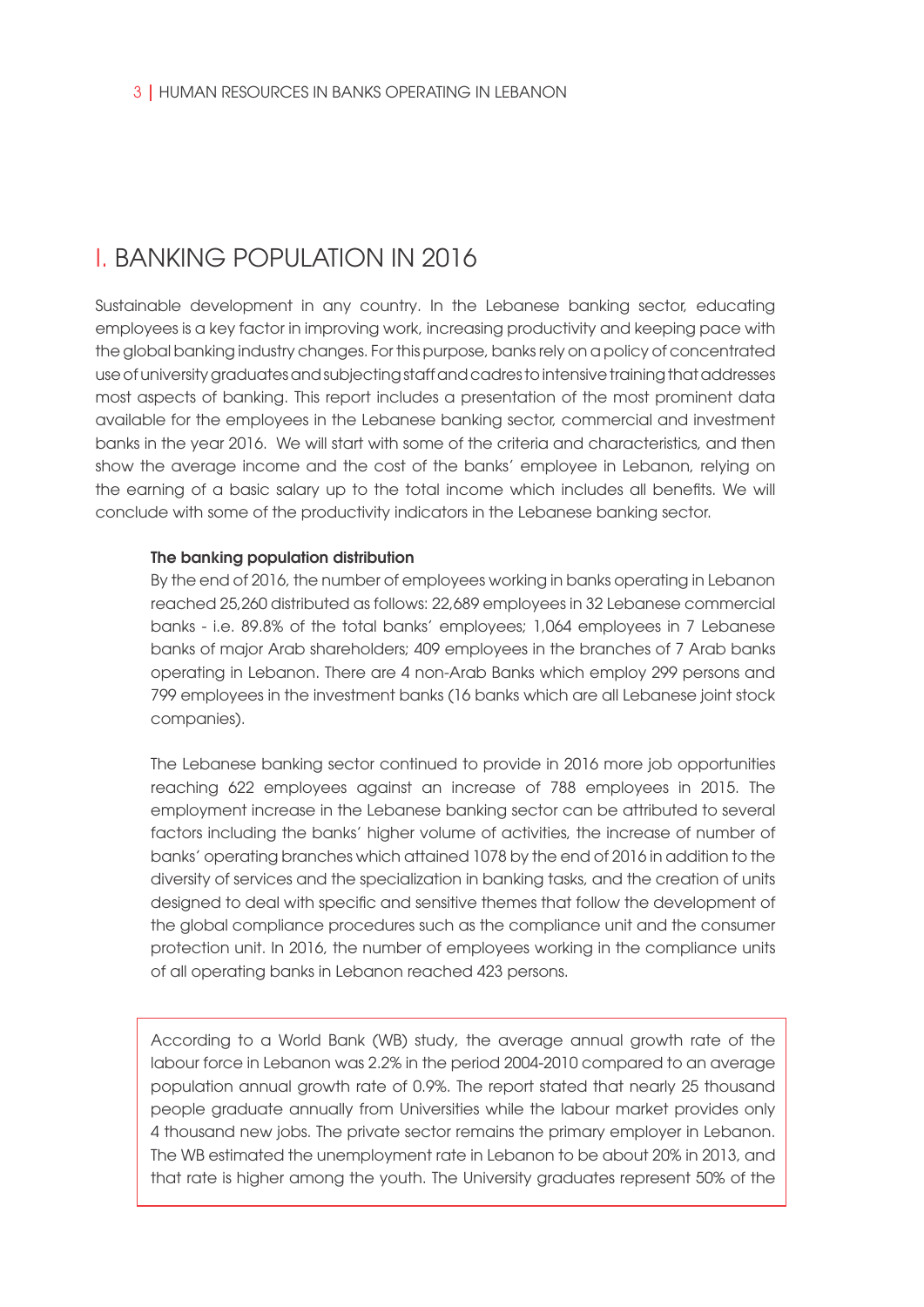employees in the Lebanese economy. New jobs in the labour market in Lebanon are particularly evident in the technology and social networking sector, compliance and risk management in banks and financial institutions, as well as in accounting, where training is subject to the global financial reporting model.

### The banking population characteristics

For the distribution by gender, the share of women employees of the total banking population continued to rise up to 47.4% in 2016 (while it represented 47% in 2015) against 52.6% of men employees. The women's share in the banking sector exceeds the national female employment rate in Lebanon which is estimated at around 25%.

For family status, the percentage of single employees decreased to 38.8% of the total number of the banking population by the end of 2016 (51.5% single female and 48.5% single male employees). As for the share of married employees, it represented 61.6% -of which 55.1% males and 44.9% females- with a total number of dependent children reaching 20,430, with all the implications to banks in terms of family allowances, scholarships and other benefits.

For age brackets, a slight increase was registered for the percentage of employees whose age does not exceed 40 years and constituted 59.3% of the total number of the banking population at the end of 2016 (58.4% by the end of 2015), against a decrease to reach 35.1% in the share of employees whose age varies between 40 and 60 years (36.1% in 2015), while the share of employees above 60 years old remains stable at 5.6% in 2016.

The distribution of bank employees by gender and within the different age brackets shows that the share of male employees exceeds that of female ones in the age bracket greater than 40 years old, except for the age bracket below 25, where the share of women is greater that of male, i.e. the new employees within the sector are mainly women, while the share is nearly equal for both gender in the age bracket between 25-40 years.

### Distribution of Bank Employees by Gender and Age - End of 2016 (%)

|                     |       |        |       |       | Below 25 years 40-25 years 50-40 years 60-50 years Above 60 years |
|---------------------|-------|--------|-------|-------|-------------------------------------------------------------------|
| Male $(\%)$         | 38.5  | 49.8   | 55.8  | 58.4  | 70.1                                                              |
| Female (%)          | 61.5  | 50.2   | 44.2  | 41.6  | 29.9                                                              |
| <b>Total Number</b> | 2.044 | 12.941 | 4.736 | 4.129 | 1.410                                                             |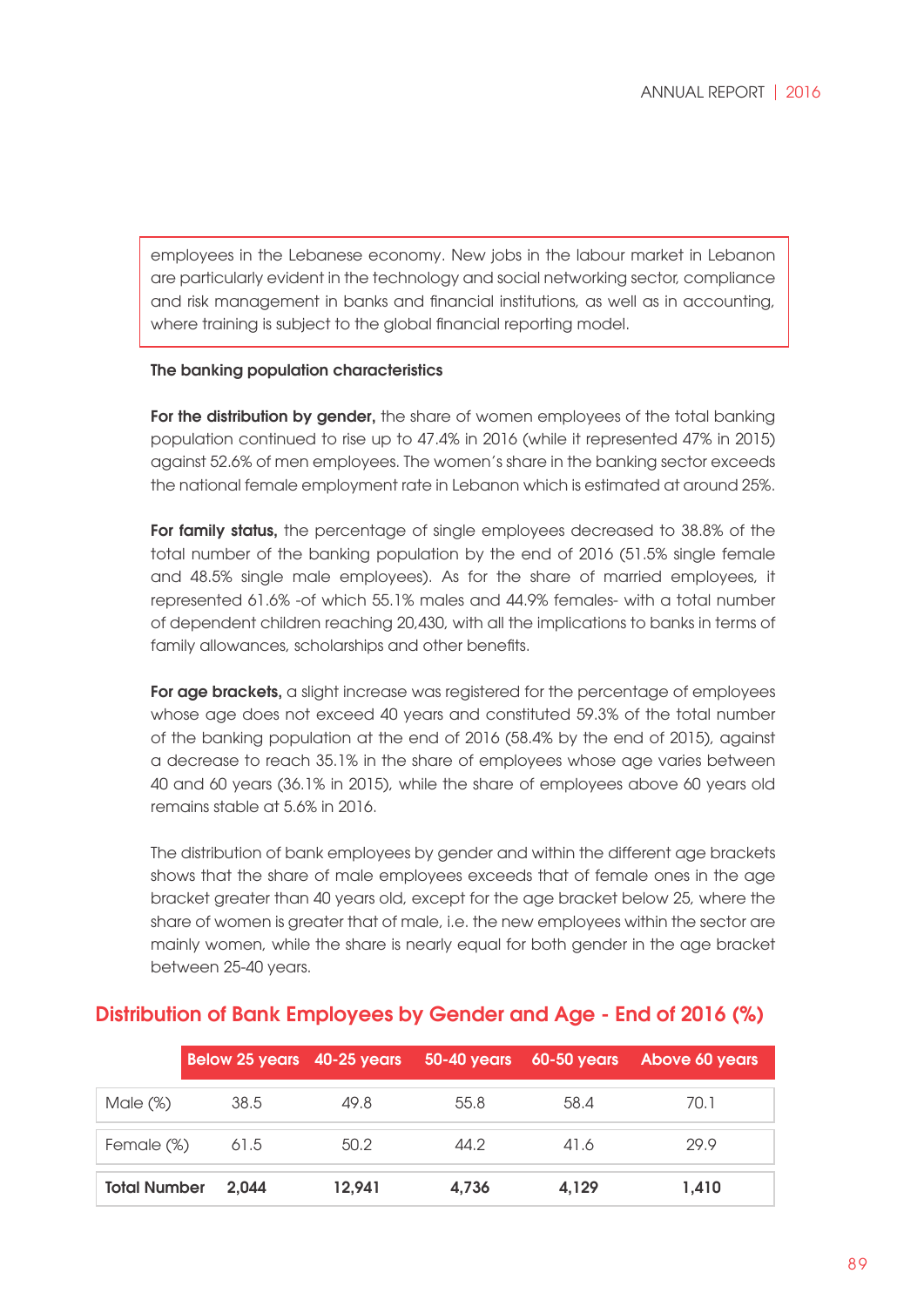The distribution of employees by gender over the different age categories reveals that 64.7% of total banks female employees are below 40 years against 54.5% for male (63.5% against 53.8% at the end of 2015).

### Distribution of Male and Female Employees by Age Category End of 2016 (%)

|                 | <b>Below 25</b><br><b>years</b> | $40 - 25$<br><b>years</b> | $50 - 40$<br><b>years</b> | $60 - 50$<br><b>years</b> | Above 60<br><b>years</b> | <b>Total</b><br>number |
|-----------------|---------------------------------|---------------------------|---------------------------|---------------------------|--------------------------|------------------------|
| Male $(\%)$     | 5.9                             | 48.6                      | 19.9                      | 18.2                      | 7.4                      | 13.276                 |
| Female (%) 10.5 |                                 | 54.2                      | 17.5                      | 14.3                      | 3.5                      | 11,984                 |

For job grades, few banks have not adopted yet the detailed staff distribution by grade stipulated in the Collective Labour Agreement. However, we can give a brief idea of this new classification as the pertaining declared number of employees has reached 22,166 persons at the end of 2016, 78% of that number are classified as "Technicians" against 22% as "Cadres". We remind that "Technicians" occupy jobs that need skills acquired by education, experience and training; and they have the ability to solve problems, to oversee a team work and to have flexible relations with customers. The "Cadres" are the persons that can handle jobs with bigger responsibilities, extensive knowledge, and leadership skills with the ability of decision makers. The female gender constituted 49.3% in the category of technicians and 43.8% in that of cadres.

For the level of education, the share of employees holding a university degree continues to significantly increase across the years to reach 77.6% of the total Lebanese banking population by the end of 2016 (76% by the end of 2015). This is partially due to the recruitment of university graduates in the sector. In fact, their number has increased by 879 employees by the end of 2016; 523 female and 356 male employees (880 employees in 2015: 517 female and 363 male). In parallel, the percentage of banks' employees holders of baccalaureate or its equivalent (less than a university degree) continued decreasing to 13.3% (14.4% by the end of 2015) and the percentage of employees who did not reach that level of studies has decreased to 9.2% in 2016 (9.6% in 2015).

The distribution of bank employees by gender and education level reveals that the share of women exceeds that of men among the holders of university degrees by the end of 2016; whereas the share of women holders of baccalaureate or its equivalent attained 40.6% of that category, and those a level below baccalaureate reached 17.3% against bigger shares for men employees.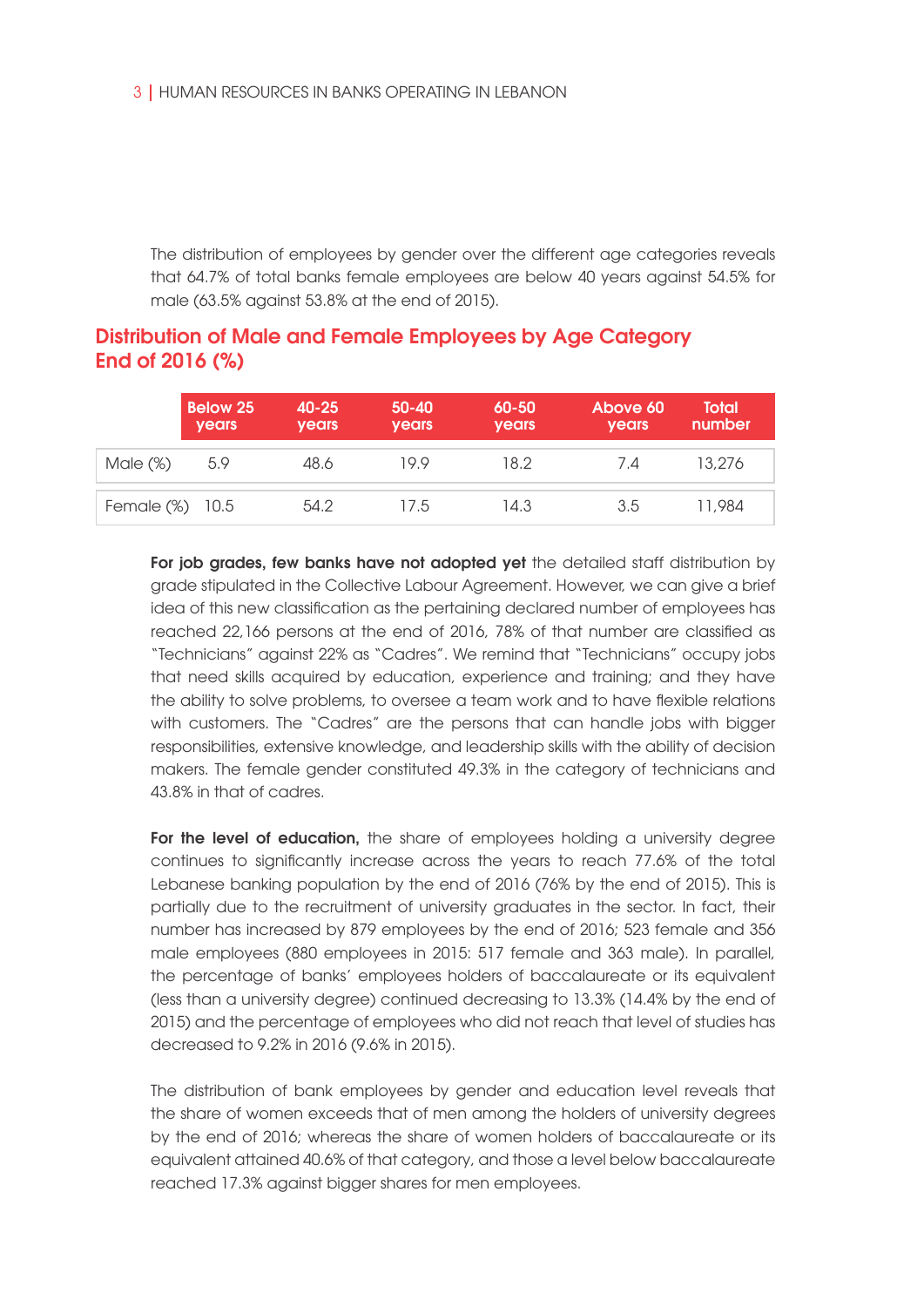|                     | <b>Below the</b><br>baccalaureate level | <b>Baccalaureate</b><br>or its equivalent | <b>University graduate</b> |
|---------------------|-----------------------------------------|-------------------------------------------|----------------------------|
| Male $(\%)$         | 82.7                                    | 59.4                                      | 47.8                       |
| Female (%)          | 17.3                                    | 40.6                                      | 52.2                       |
| <b>Total Number</b> | 2,316                                   | 3,351                                     | 19,593                     |

### Distribution of Bank employees by Gender and Level of Education End of 2016 (%)

The distribution of employees by gender and according to the level of education indicates that more than 85% of bank female employees are university graduates against 70.6% for male; while those who have not reached the baccalaureate level represent less than 3% of the total number of female employees in the banking sector.

|             | <b>Below the</b><br>baccalaureate<br>level | <b>Baccalaureate</b><br>or its equivalent | <b>University</b><br>graduate | <b>Total</b><br>number |
|-------------|--------------------------------------------|-------------------------------------------|-------------------------------|------------------------|
| Male $(\%)$ | 14.4                                       | 15                                        | 70.6                          | 13,276                 |
| Female (%)  | 3.3                                        | 11.4                                      | 85.3                          | 11,984                 |

### Salaries, Wages and Benefits

In 2016, the total amount of salaries and various allowances allocated by banks to their employees reached LBP 1,888 billion against LBP 1,795.4 billion in 2015, increasing therefore by 5.2% against 4.3% in 2015. The increase in 2016, as in general, is due to the increase in the number of employees, the statutory annual raise, the contributions to the NSSF, family allowances, end-of-service provisions, and other benefits according to the Collective Labour Agreement.

Therefore, the average annual cost of a bank employee reached around LBP 74.7 million in 2016 (i.e. LBP 6.2 million per month, on the basis of 12 months) against LBP 72.87 million (i.e. LBP 6.1 million per month, on the basis of 12 months) in 2015. Obviously, the salary level and the amount of allowances differ from one employee to another according to several criteria, among which, ranking, seniority, level of education, family status, bank policy on salaries, and bank category and size.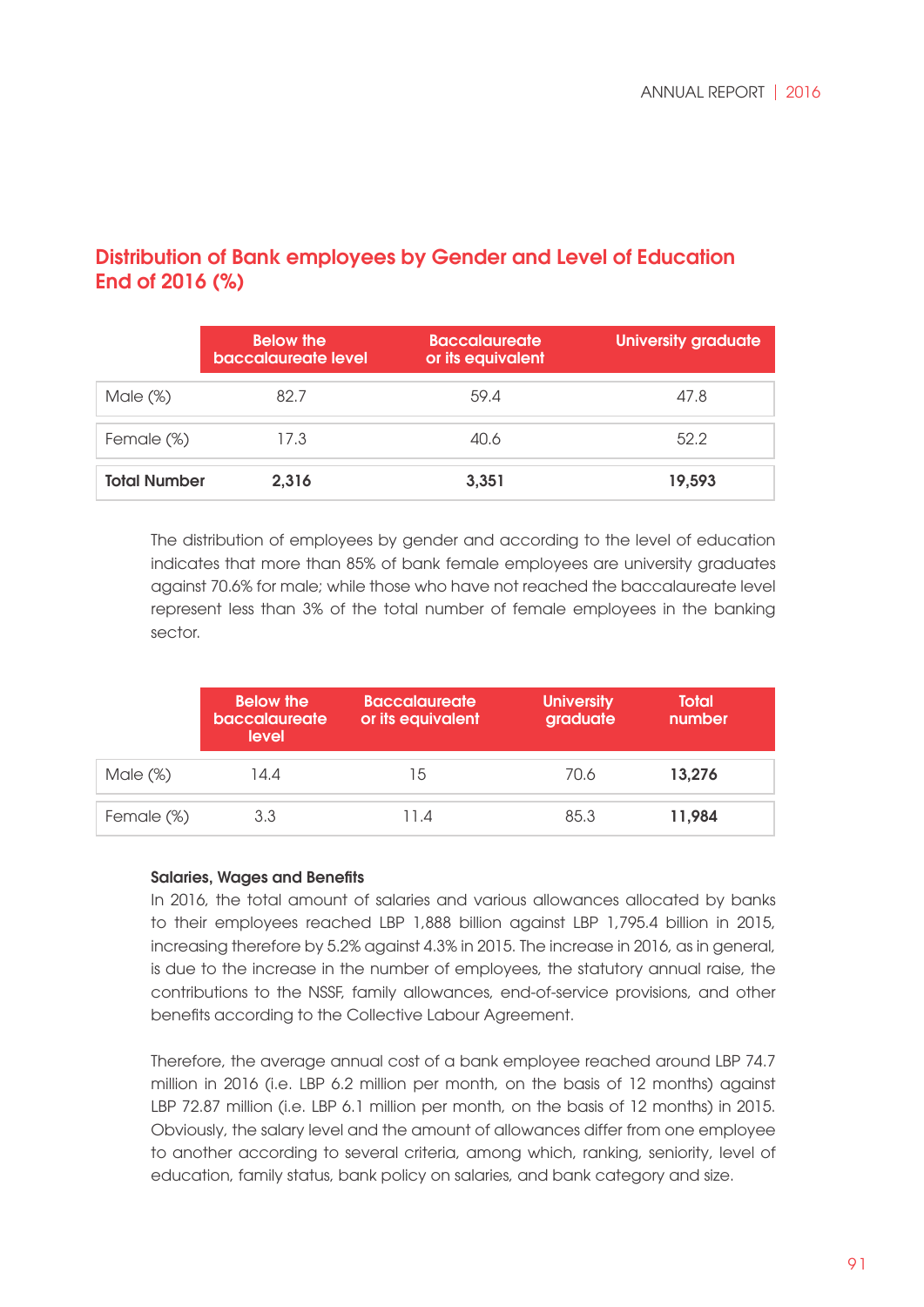As for the distribution of salaries and benefits, the share of salaries alone represented 63.2% of the total cost in 2016 (62.5% in 2015). The total salaries amounted to LBP 1193.2 billion against LBP 1122.3 billion in 2015, i.e. an increase of 6.3%. This increase is explained by the increase in the number of employees (622) and by the annual raise given by banks to their employees according to the Collective Labour Agreement. Therefore, the average monthly basic salary of a bank employee reached in 2016 LBP 2.95 million on the basis of 16 months (as stipulated in the Collective Labour Agreement) against LBP 2.85 million, on the basis of 16 months in 2015.

**The Family allowances** represented, as in 2015, 2% of the total cost paid by banks to employees in 2016, amounting to LBP 38.1 billion against LBP 37.3 billion in 2015, i.e. an increase of 2.1%. First, these allowances are composed of contributions to the National Social Security Fund based on employees' salaries, and according to the Collective Labour Agreement in second, banks pay in addition to the contributions required by NSSF, additional allowances for dependent child of 50%, and for the spouse of 75% of the respective amounts stated by NSSF regulation (LBP 33 thousand for one child and LBP 60 thousand for the spouse). Banks' contribution to NSSF have increased by 2.5% in 2016 and additional allowances by 1.2% compared to the year 2015, in accordance with the higher number of married employees and their benefiting children.

Bank contributions to health allowances and maternity or what is commonly known as health insurance represented 4.8% of the total cost paid by banks to employees in 2015. The value of these allowances increased to reach LBP 90.8 billion in 2016 against 86.7 billion in 2015, i.e. an increase rate of 4.7%. These allowances include contributions paid by banks to the NSSF, knowing that the rate applied to that division is 7% of the employee's salary (2% deducted from the employee's salary), in addition to the surplus, which is not covered by the NSSF and granted by banks to their employees. Contributions have increased by 1.9% in 2016 in comparison with 2015 and surplus by 8.2%. This is due to the increase in the number of employees and their dependent children, and the increase of health allowance provided by the banks according to the latest Collective Labour Agreement.

The end-of-service indemnities share constituted 12.1% of the total cost paid by banks to employees by the end of 2016 (13% by the end of 2015), amounting to LBP 227.8 billion in 2016 against LBP 232.6 billion in 2015, i.e. a decrease of 2.1%. This is due to the increase rate of the NSSF contributions of 7.3% in accordance with the increase of the number of employees while provisioning decreased by 10%. It is worthy to note here that the contribution rate paid by banks to NSSF for end-ofservice indemnities is 8.5% of the aggregate salaries subject to taxes.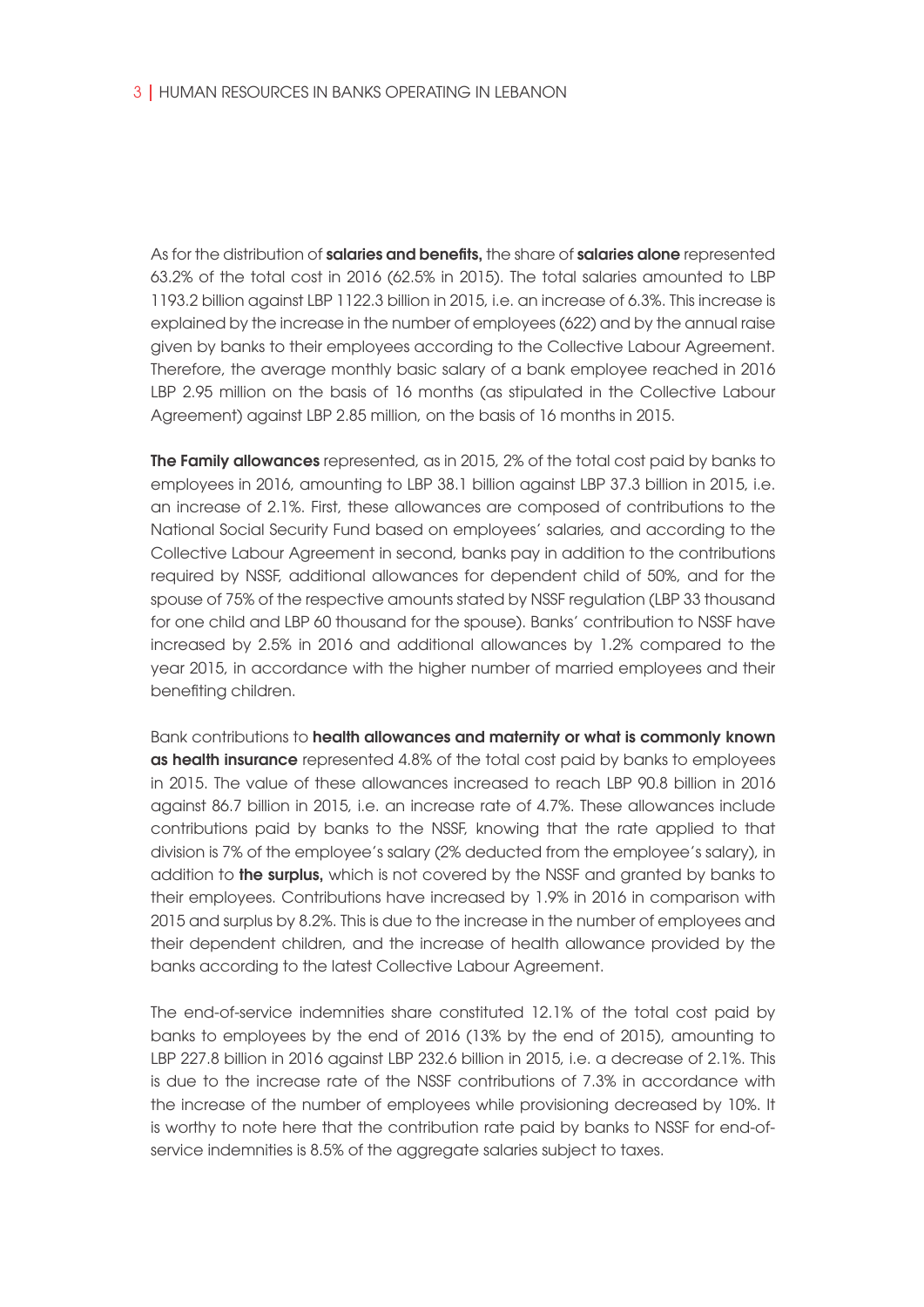The amount of other benefits paid by banks to their employees represented nearly 17.9% of the total cost (salaries and benefits) by the end of 2016 (17.6% in 2015). Their value amounted to LBP 338.1 billion against LBP 316.5 billion in 2015, i.e. an increase of 6.8%. This is largely attributed to bonuses, education allowances (21% of total other benefits in 2016), transportation allowances (16%), cashier allowances, marriage and maternity allowances, representation fees, clothing, and others.

Education allowances: They reached LBP 71.1 billion in 2016 against LBP 69.4 billion in 2015, i.e. an increase of 2.4% against a higher rate of 5.6% in 2015. In fact, the dependent children of bank employees registered in private schools were 13,667 children in 2016 and the allowances paid by banks to their employees amounted to LBP 51.3 billion, i.e. an average of LBP 3.755 million per student (knowing that the scholarship according to the latest Collective Labour Agreement is set at LBP 3,500 thousand per student). The number of children registered in private universities was 2,884, and the allowances paid by banks to their employees amounted to LBP 18.3 billion, i.e. an average of nearly LBP 6,359 thousand per student (LBP 5,500 thousand per student according to the latest Collective Labour Agreement). **These** figures indicate that some banks are granting education allowances exceeding the amounts stipulated by the terms of the Collective Labour Agreement.

Parents of children registered in the Lebanese University (379 students in 2016) benefited from a total amount of LBP 1.010 billion, knowing that the amount stipulated in the Collective Labour Agreement is LBP 3 million per student. The number of children of employees registered in public and specialized schools was 208 in 2016, thus the total allowances paid by banks to their employees amounted to LBP 315 million, i.e. an average of LBP one million five hundred thousand per student which is nearly the amount per student stated in the Collective Labour Agreement.

**Transportation allowances:** Their value decreased from nearly LBP 55.6 billion in 2015 to 54.2 billion in 2016, i.e. an average of 2.5%, despite the increase in the number of employees. This is due to the decrease of the average price of 20 litres of gasoline at LBP 21,500 in 2016 to LBP 24,500 in 2015 as circulated by the Association of Banks in Lebanon to its members on a monthly basis.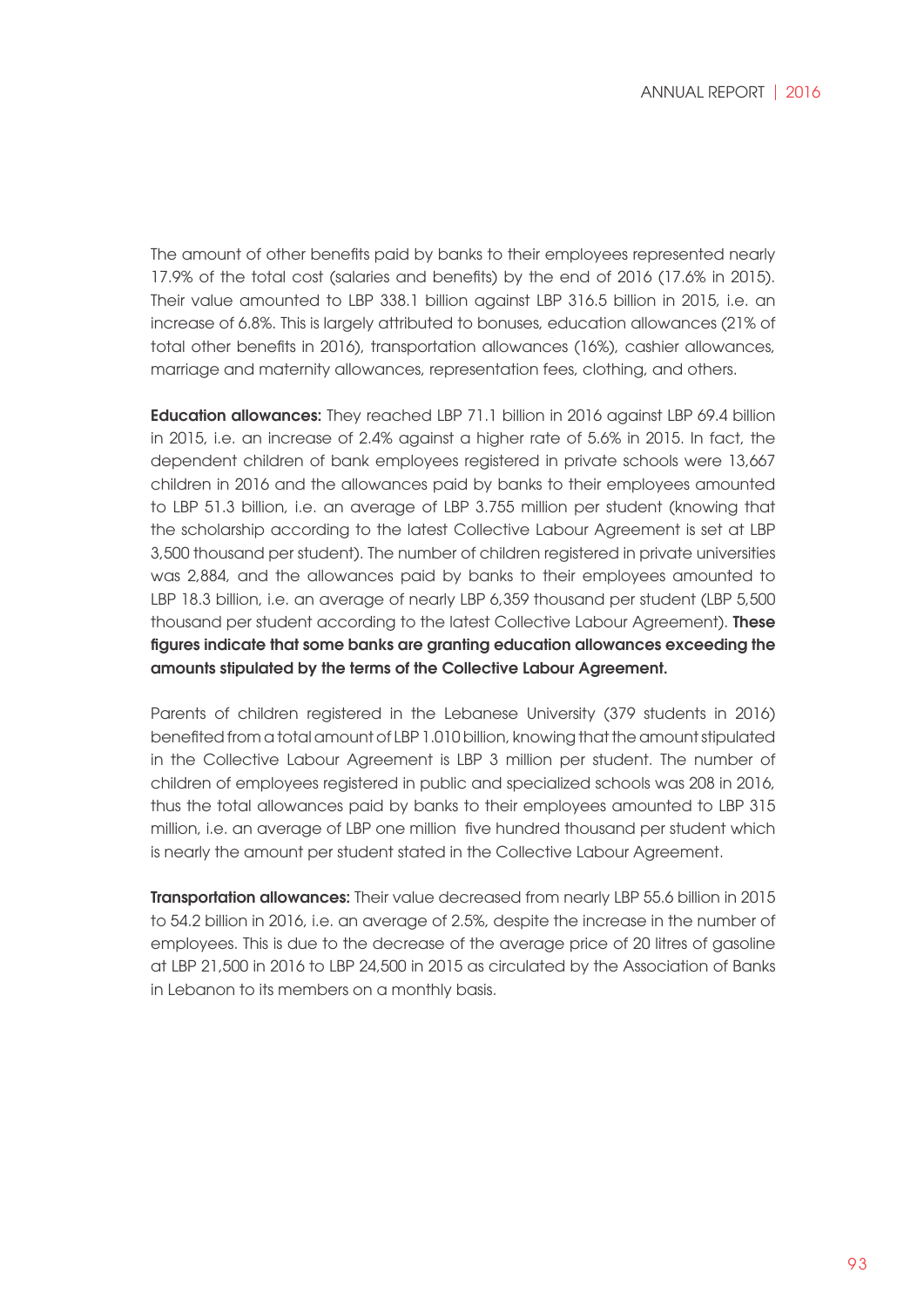We point at the ABL Extraordinary General Assembly of Members held on February 7, 2017 which approved the terms of the 2016-2017 Collective Labour Agreement which was later signed by the Association of Banks and the Syndicate of Banks' Employees. The Post-End-of Service hospitalization system constituted the main concern of the banks' management and the Association to assure their deep commitment by ensuring the best living conditions to employees of the banking sector throughout their life. It is worthy to remind that the Collective Labour Agreement is signed by the Association of Banks in Lebanon and the Federation of Banks' employees. This agreement sets the relationship between the administrations of ABL bank members, on the one hand, and employees of banks in Lebanon, on the other. It determines, in its various chapters and annexes, all that relates to allowances, benefits, indemnities, raises, leaves, medical care, salary scale, and different relevant topics. It also imposes the application of the new regime classification.

We also need to point to Law n° 27/2017 dated February 24, 2017 (O.G. n° 8/2017) addressed to employees adhering to the NSSF after end of service, by providing services to the pensioners.

#### **Productivity**

Banks operating in Lebanon are seeking to increase the productivity of their employees by many means which are reflected through training and development of human resources, investment in fixed assets and staff related costs.

In terms of human resources, the development is based on the employees' in house training and in the countries where Lebanese banks are implemented, specially the regional one. The newlee recruited employees and cadres in the Lebanese banks, especially the large ones, are subject to extensive training, handling most aspects of the three banking businesses, namely technology, operations and banking management. Bank employees also participate in the training courses organized by the Human Resources Development Department of the Association of Banks in Lebanon, which regularly and consistently tracks their activities since 1991 in the framework of the General Secretariat of the Association of banks in Lebanon. Courses themes are focused on labour and tax legislations, application of the provisions of the Central Bank and the Banking Control Commission of Lebanon. It also includes legal aspects of operations and credits, their keeping records and covers in particular and intensively the fighting of money laundering (compliance), the terrorist financing, as well as topics of banking risks, funding foreign trade, exchange of information for taxation purpose.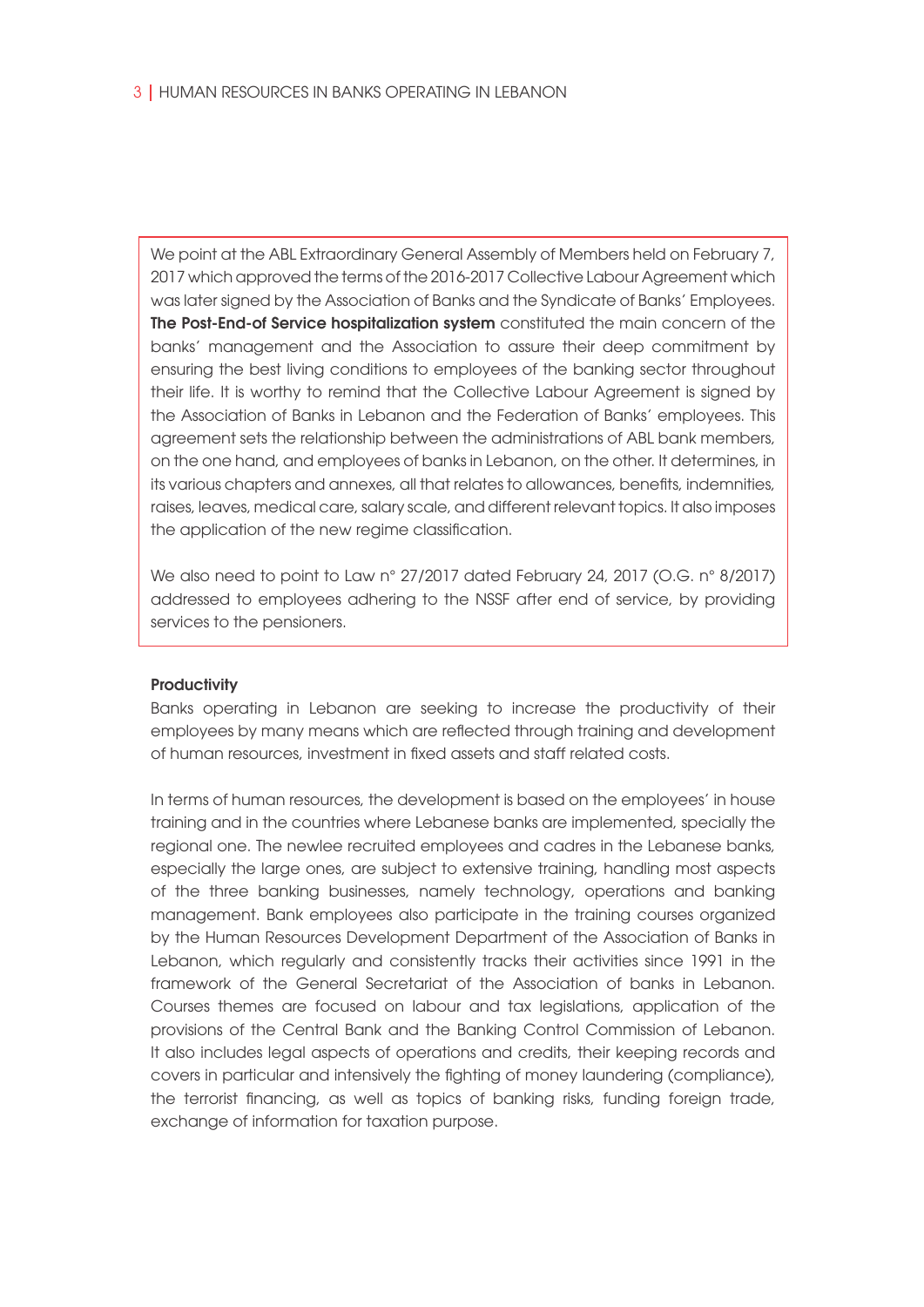On the other hand, some bank employees attend the banking classes at the Higher Institute of Banking Studies (ISEB), which is eligible to deliver degrees and higher studies diplomas to its registered students.

In the context of keeping up the global developments and standards in the banking industry in regard to human resources, the Lebanese banks always commit to the content of the Central Bank basic circular n° 103 dated March 9, 2006, which determines the frameworks of the scientific, technical and moral qualifications required from the appointed staff that exercise certain functions in both financial and banking sectors.

Underscoring the already recognized high productivity of the Lebanese banking sector is its contribution to about 6% of gross domestic product or GDP in 2015, knowing that the sector employs a small share of the labour force in Lebanon. It also appears that the ratio of total assets, that of total deposits, and that of total capital as percent to the number of employees in the sector has improved in 2016.

|                                                          | <b>End of 2013</b> | <b>End of 2014</b> | End of 2015 | <b>End of 2016</b> |
|----------------------------------------------------------|--------------------|--------------------|-------------|--------------------|
| Total assets/number of<br>employees (million USD)        | 7.30               | 7.54               | 7.74        | 8.27               |
| Deposits of clients/number<br>of employees (million USD) | 5.97               | 6.14               | 6.24        | 6.68               |
| Total capital/number of<br>employees (million USD)       | 0.66               | 0.71               | 0.73        | 0.78               |

### Employees' productivity indicators in the Lebanese banking sector

Sources: BDL –ABL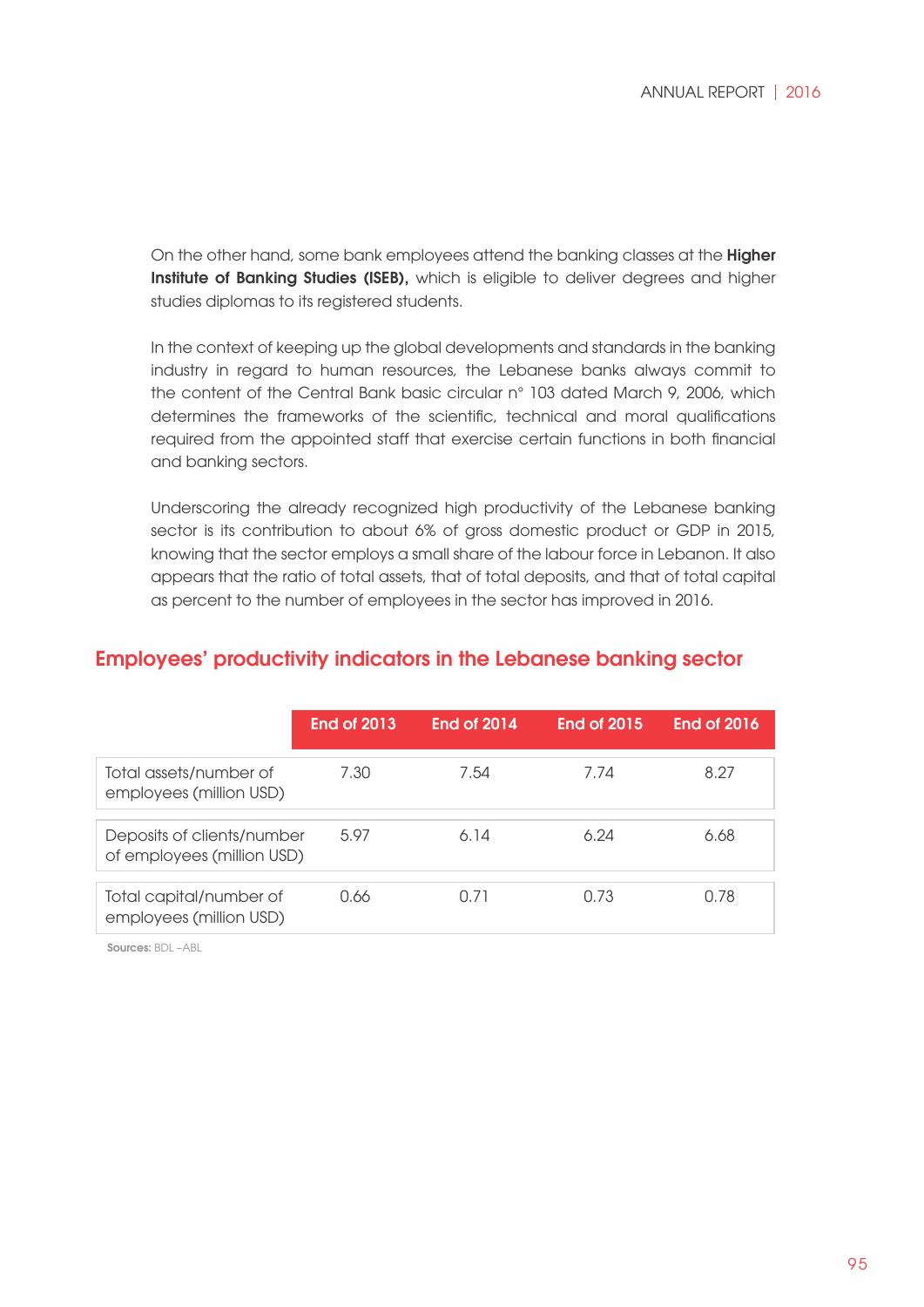## II. ACTIVITIES OF THE HUMAN RESOURCES DEVELOPMENT DEPARTMENT

#### General overview **01**

Further to the establishment of the Human Resources Development (HRD) department within the General Secretariat at the Association of Banks in Lebanon (ABL) last year, it focused on three main sections: organizational development, corporate social responsibility, and training.

In the field of organizational development, the HRD department assisted number of banks in reorganizing their grading system to comply with the latest Collective Labor Agreement. Furthermore, the HRD director consulted with the Human Resources and Social Affairs Committee at ABL to launch the ABL-eT Ability platform and the project was welcomed by all members. After the approval of ABL's Board of Directors on this issue, the HRD department started its cooperation with IQUAD to prepare the suitable courses for the Lebanese banking sector and design them as per the latest technologies in order to launch the project during the second trimester of 2017. Concerning the department's annual training program, the HRD director conducted a field visit to banks and discussed their HR and training needs. Also, a questionnaire was distributed to all human resources departments in banks to identify the topics that they are interested to tackle in the coming year. At the same time, the HRD director met with the regulators to discuss the most important banking circulars to include them in the training program.

In the field of corporate social responsibility, the HRD department took a humanitarian initiative to gather a group of employees from ABL and visit the "Missionaries of Charity – Home of Peace" during December 2016 and presented gifts to children and the elderly on the occasion of the end of year festivities.

As for training, it takes the biggest part of the department's activities as it targets all categories of employees in the banking sector and covers all subjects related to the banking activity. The main purpose of training employees is to develop their knowledge and professionalism on one hand, and on the other hand, update them on the latest trends in the banking industry, thus, bringing the sector to higher echelons.

As in previous years, the HRD department has committed to deliver its annual program which was approved by ABL's Board of Directors and published at the beginning of the year on ABL's website: www.abl.org.lb under "Human Resources Development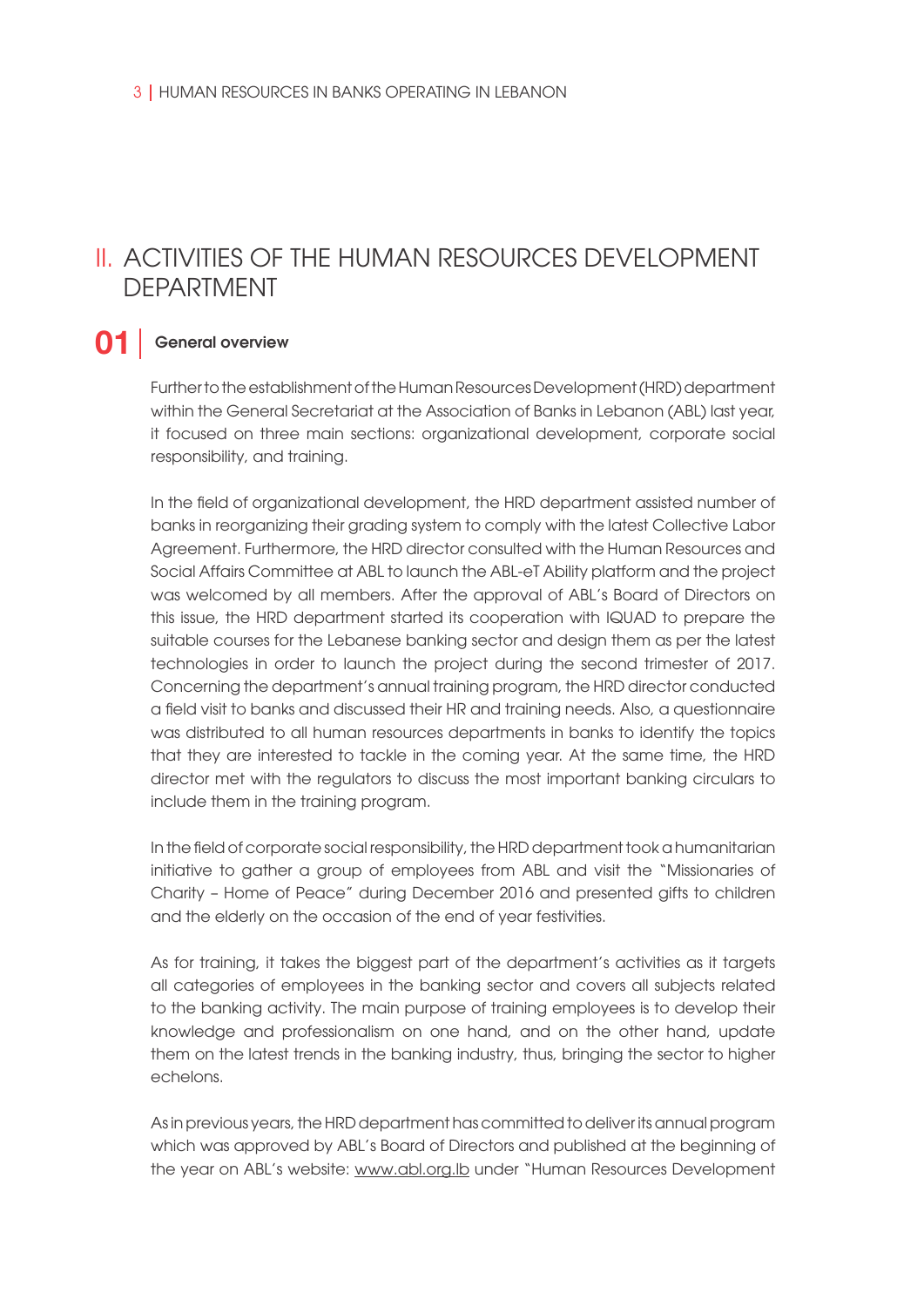Department" section and updated when needed. Banks can communicate with the HRD department through this website, whether to register their employees in the different training activities or to submit their comments and suggestions.

During 2016, the HRD department distributed 1661 attendance certificates to employees who attended different training activities, compared to 1560 attendance certificates distributed in 2015. Throughout the 38 topics covered this year, either as seminars, customized private courses or conferences, the HRD department focused on the completion of programs that were offered in previous years, such as Credit contract: rules & guarantees, Fraud auditing: detection & prevention, and the Development of personal skills. Moreover, the HRD department developed some of the subjects adopted in its training programs since many years, such as the Legal aspects of banking operations, Fighting money laundering, Banking contracts: drafting and content, among others. New themes were also introduced such as Latest trends in Basel Accord, Organizing compliance to mitigate risks, Branch manager programme, Succession planning, Technology trends and digital transformation in the financial services industry, as well as other new subjects.

#### Distribution of participants by type of training activity **02**

During 2016, participants were distributed by type of training activity, as shown in the chart below, as follows: 1252 employees participated to the seminars which formed 60% of the HRD department training activities, 409 participated to the customized private courses and 399 participated to conferences. The last two types of activities formed 20% each of the training activities for 2016.



## Distribution of participants by type of training activity in 2016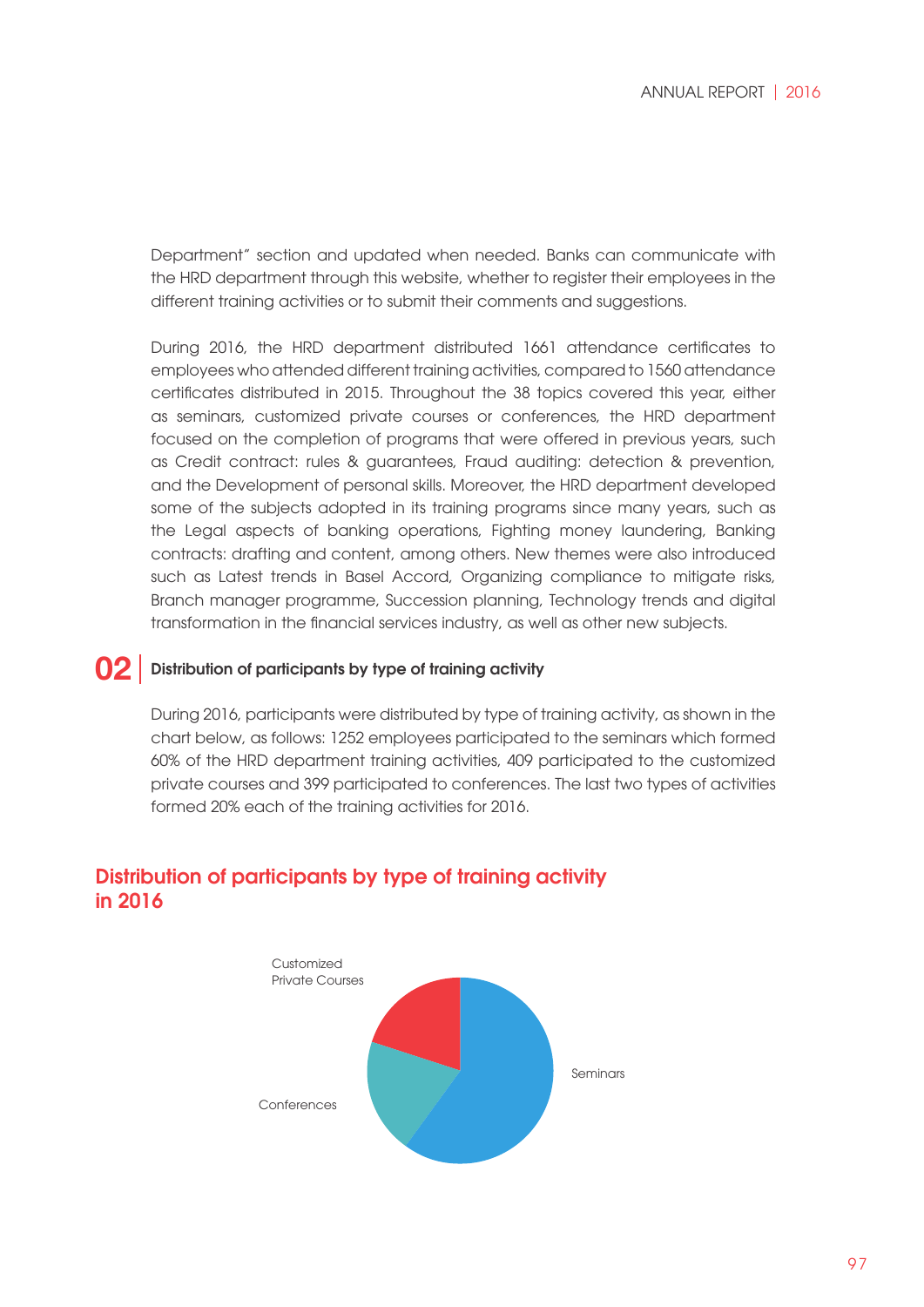Hereafter are the details concerning the content of the different types of training activities for the year 2016:

Conferences: The conferences attracted 399 participants, of whom 82 persons participated to the discussion on "The latest developments concerning the sanctions and fighting money laundering", presided by ABL's General Secretary and the chairman of the committee for compliance and fighting money laundering, who shared with the audience the results of ABL's delegation visit to the United States in April 2016, as one of their periodic visits to countries that are important to the Lebanese banking sector. Moreover, 46 persons attended the meeting intended to discuss the manual on "Anti-bribery and Corruption" prepared by Deloitte. Also, 67 persons participated to the discussion of BDL's intermediate circular 430 related to BDL's basic circular 103. And another meeting was organized to discuss CMA's decision 24 related to the qualifications employees should have to undertake certain functions related to dealing with financial instruments. Similar to previous years, the HRD department organized a conference on "Fighting money laundering" in cooperation with the Special Investigation Commission. Finally, a conference on Leadership and another on De-risking were also organized during the past year.

| <b>Themes</b>                                                                     | Nb of persons | <b>Nb of banks</b> |
|-----------------------------------------------------------------------------------|---------------|--------------------|
| The latest developments concerning the sanctions<br>and fighting money laundering | 82            | 49                 |
| Anti-Bribery and Corruption <sup>1</sup>                                          | 46            | 34                 |
| <b>BDL 1032</b>                                                                   | 67            | 44                 |
| Fighting Money Laundering <sup>3</sup>                                            | 32            |                    |
| Leadership                                                                        | 63            | 21                 |
| CMA #244                                                                          | 65            | 37                 |
| De-Risking                                                                        | 44            | 30                 |
| <b>Total</b>                                                                      | 399           | 49                 |

1 in cooperation with "Deloitte"

2 in cooperation with Banque Du Liban

3 in cooperation with "Special Investigation Commission"

4 in cooperation with the "Capital Markets Authority"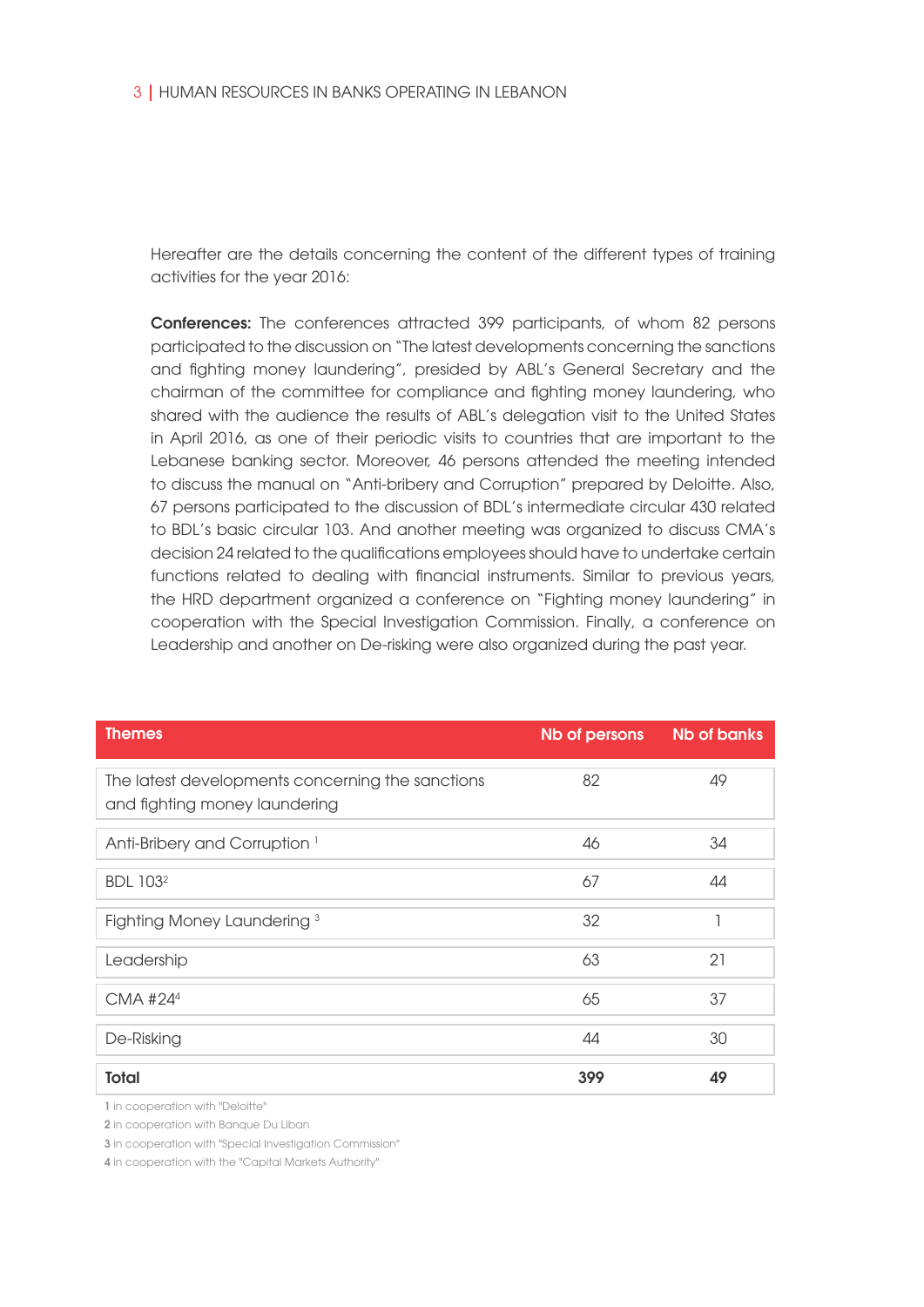#### Seminars

In 2016, the HRD department focused on delivering seminars that attracted 1252 participants. 235 of them attended the "Fighting Money Laundering" workshops held in cooperation with SIC and were divided into 12 groups. Also, the participation to seminars on "Problem loans & remedial solutions", "Loan administration & review", "Organizing compliance to mitigate risks" and the "Branch manager programme" was intense. The HRD department also tackled subjects related to the "Latest trends in Basel Accord", "Credit contract, rules & guarantees" and "Legal aspects of banking operations", among others.

All in all, the HRD department organized 55 sessions that covered 27 different subjects during 2016, and cooperated with local and foreign experts to deliver these sessions. For instance, it cooperated with an international expert in internal audit who works for the training institute related to the Greek Banking Association to deliver the seminars on "Effective internal audit report writing" and "Fraud auditing: detection & prevention"; it also cooperated with an expert in banking and financial investment with a wide experience from New York, Canada and the Middle East to deliver the "Assets & Liabilities Management" and "Equity & Bond Portfolio Management" seminars; moreover, it cooperated with AFGES, a French institution specialized in the fields of risk, accounting and auditing in banks to deliver a seminar on "Preparation of a bank budget and budgetary control"; and finally, a seminar on "Technology trends and digital transformation in the financial services industry" was organized in partnership with local and Microsoft experts.

The table in the annex shows the different subjects discussed as well as the number of training hours for each session, the details concerning the participants and their distribution by gender, seniority and grade.

#### Customized private courses

In 2016, the HRD department organized 20 customized private courses for 409 participants from 7 banks. The purpose of such courses is to assist training departments in banks to elaborate and organize special courses for their employees, and deliver them according to their needs and priorities.

During the year, the course on "Fighting Money Laundering" was organized 15 times and the course on "Legal aspects of banking operations" 3 times. Topics such as "Making leadership reality inside-out matters" and "Branch manager programme" were also covered in the frame of customized private courses.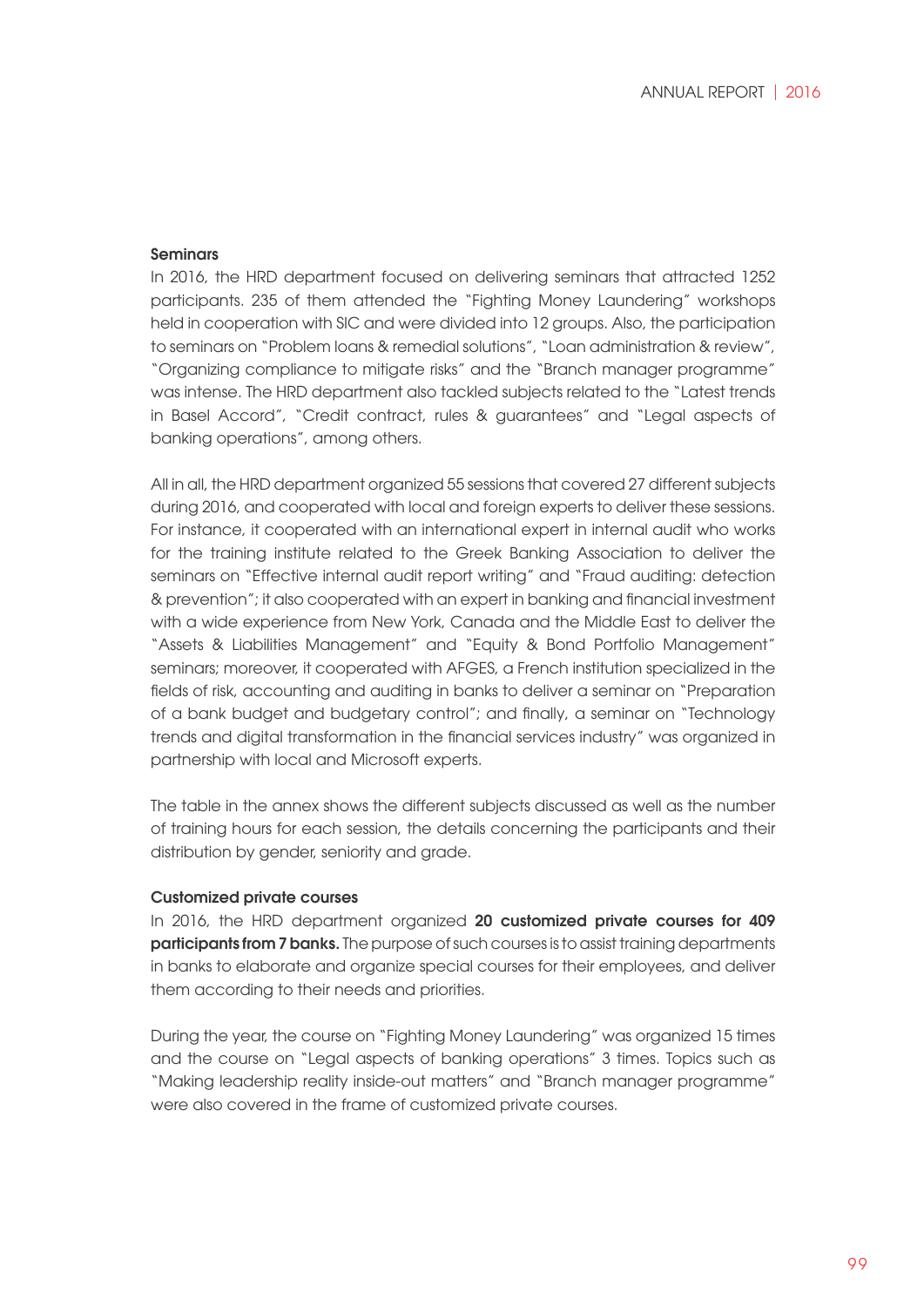# **03** Training hours

The statistics for 2016 show that the number of participants to the seminars and customized private courses reached 1661 persons, who were trained for 18983 hours, which means almost 11.4 hours for each one of them.

We notice that the average number of training hours for the seminars exceeds the total annual average for training hours, and is 12.7 hours for each trainee. As for the customized private courses, the average number of training hours reached 7.5 hours.

# **04** Participants' characteristics

Except for the participants to the conferences (399), the HRD department collects statistical information about the participants' gender, years of experience and grade.

|                     | <b>Seminars</b> | <b>Customized Private</b><br><b>Courses</b> |
|---------------------|-----------------|---------------------------------------------|
| Female              | 54.63 %         | 54.28 %                                     |
| Male                | 45.37 %         | 45.72 %                                     |
|                     |                 |                                             |
| Less than 5 years   | 27.48 %         | 21.52 %                                     |
| $5 - 10$ years      | 29.31 %         | 18.34 %                                     |
| More than 10 years  | 43.21 %         | 60.14%                                      |
|                     |                 |                                             |
| Technicians         | 83.79 %         | 90.71 %                                     |
| Middle level cadres | 9.19%           | 7.33 %                                      |
| High level cadres   | 7.03 %          | 1.96%                                       |
| <b>Total</b>        | 100 %           | 100 %                                       |

It is clear from the above table that the percentages of females participating to seminars as well as customized private courses exceeded those of males. We noticed the intense participation of technicians to training, especially new recruits. It is also worth to mention that employees with more than 10 years of experience are participating to training activities, especially in subjects related to risk management,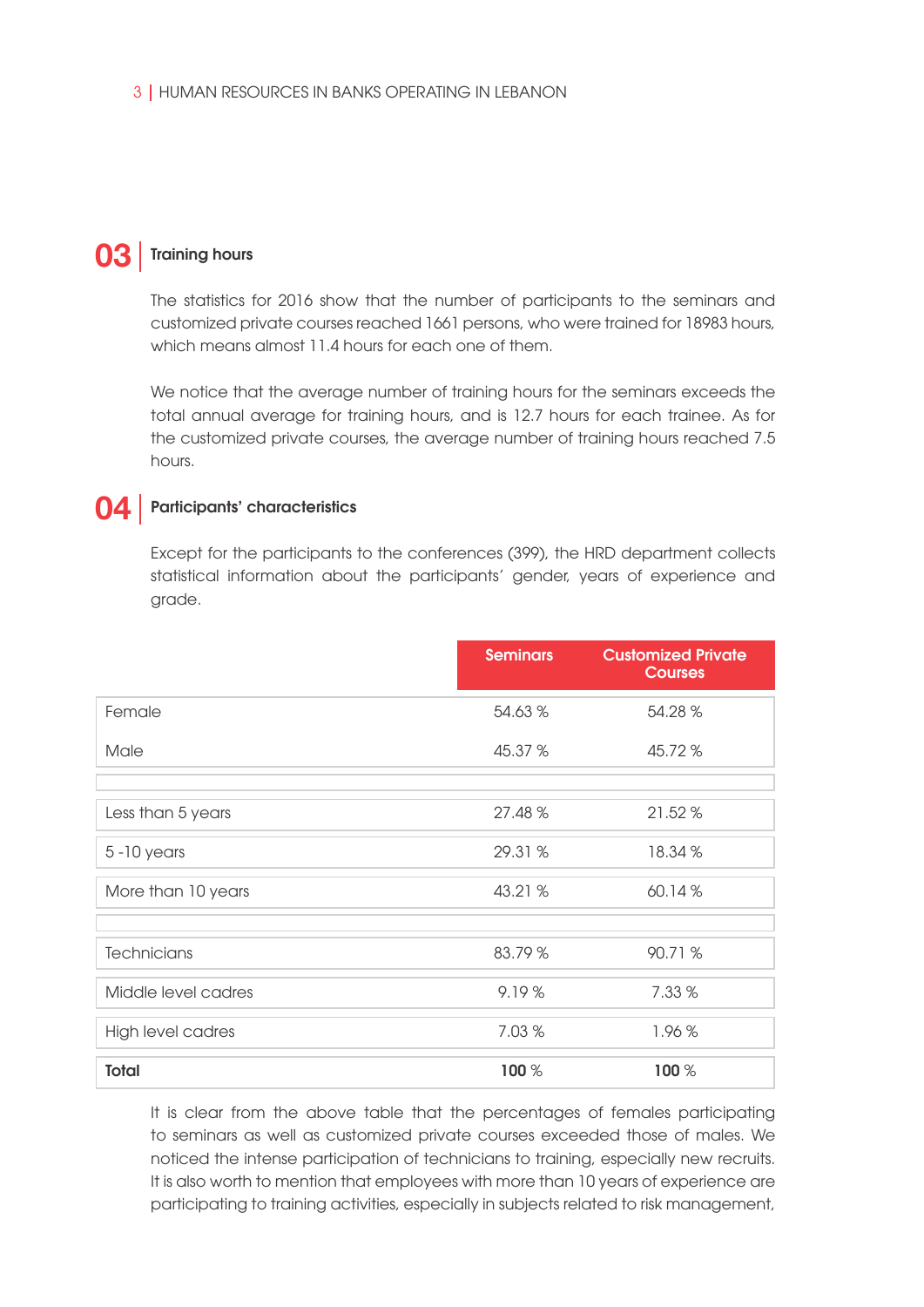operations and credit management, fighting money laundering, organizing compliance to mitigate risks, the branch manager programme, leadership, as well as other subjects, considering their importance to them and to their bank as well.

# **05** Training evaluation

ABL's General Secretariat follows up the training activities of the HRD department with great interest, and ensures that these activities are relevant to the expectations of both, the participants and their management.

At the end of 2016, and through participants' comments filled on an evaluation form at the end of every training activity, it has been proven that participants appreciated the training topics selected for the year as well as the trainers chosen to deliver them.

We would like to seize the opportunity to highlight the importance of the continuing cooperation between the banks' management and the General Secretariat at ABL to deliver the best services for the banking sector and its human resources. The HRD department continues to offer training to all employees of the banking sector according to a training calendar agreed upon with ABL's HR committee and approved by its Board of directors. The purpose of these activities remains to keep up with the latest practices, legislations and regulations in the banking profession, as well as to raise the level of professionalism among the employees of the Lebanese banking sector, that are considered one of the main advantages that enhance its competitiveness.

# **06** | Other activities

- Organization of the international exam "Certificate for Documentary Credit **•** Specialists" (CDCS) and Certificate for Specialists in Demand Guarantees (CSDG): the HRD department continues to supervise the international exams organized by the "London Institute of Banking and Finance" in Lebanon. 8 candidates sat for the CDCS exam this year and according to their results, the number of persons holding this certificate in Lebanon is now 105 persons.
- Follow up the European Banking Training Network "EBTN" activities: since ABL joined **•**this network, it follows its activities and participates to most of them. In 2016, ABL participated to two events. The first one is the 25<sup>th</sup> annual general meeting held in Athens during June to announce the election of a new president, executive committee and board with a three-year mandate starting 1/1/2017. The second event was a meeting in Brussels on October 6 about the "future skills and competences" in banking & financial services: challenges for professional education.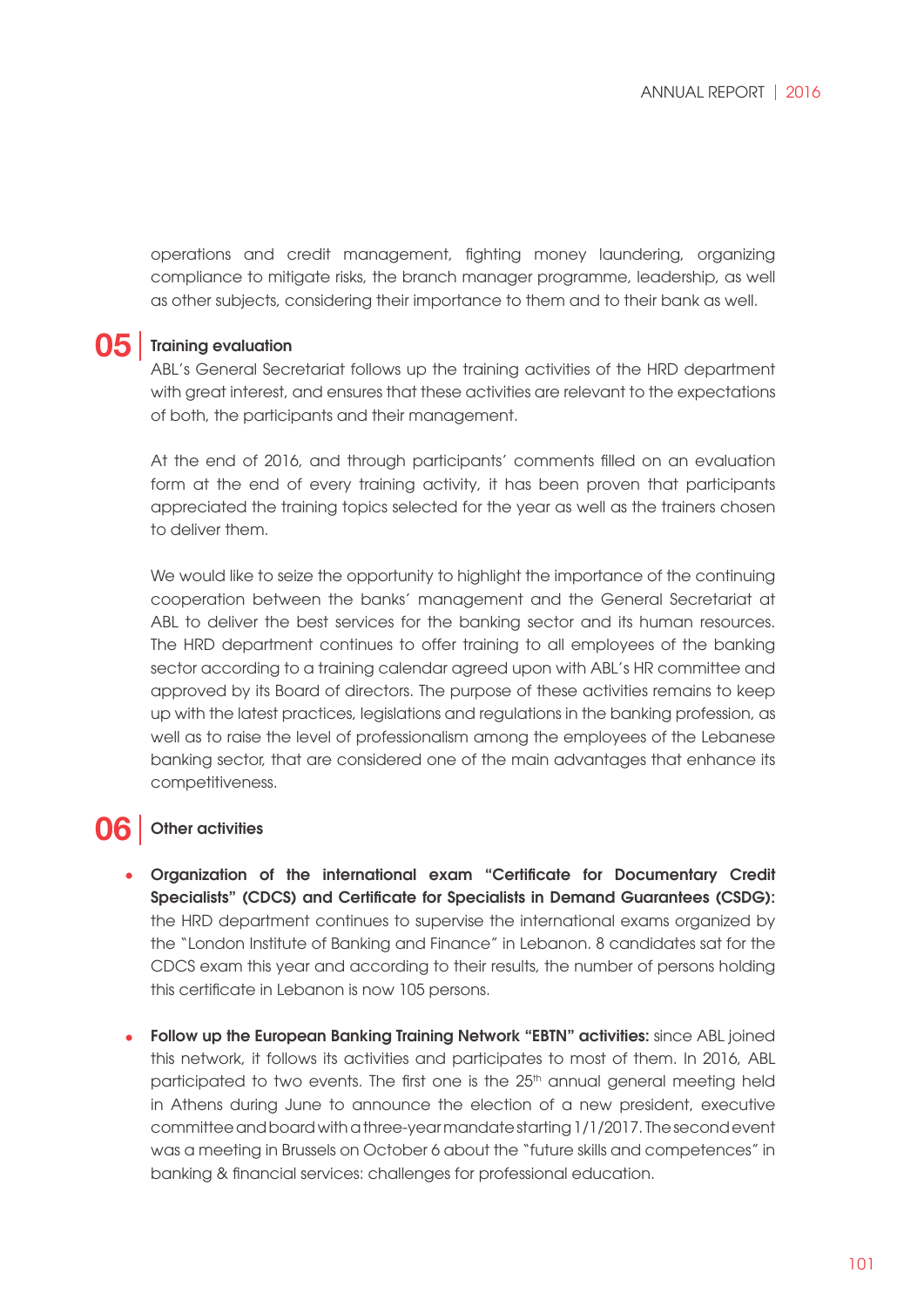| <b>Themes</b>                                                             |                                       |                           |                 | <b>Distribution</b><br>by gender |                      | <b>Distribution by</b><br>seniority |                       |                    | <b>Distribution by</b><br>grade   |                           |                                                         |                                           |                                      |
|---------------------------------------------------------------------------|---------------------------------------|---------------------------|-----------------|----------------------------------|----------------------|-------------------------------------|-----------------------|--------------------|-----------------------------------|---------------------------|---------------------------------------------------------|-------------------------------------------|--------------------------------------|
|                                                                           | Number of<br>sessions                 | Number of<br>participants | Male            | Female                           | Less than<br>5 years | $5 - 10$<br>years                   | More than<br>10 years | <b>Technicians</b> | Middle Level High Level<br>Cadres | Cadres                    | Number of<br>banks/<br><b>Financial</b><br>Institutions | Number of<br>training hours<br>by session | Number of<br>total training<br>hours |
| <b>Seminars</b><br><b>Risk Management</b>                                 |                                       |                           |                 |                                  |                      |                                     |                       |                    |                                   |                           |                                                         |                                           |                                      |
| Latest Trends in Basel Accord                                             | $\mathbb{I}$                          | 59                        | 29              | 30                               | 10                   | 17                                  | 32                    | 42                 | 5                                 | 12                        | 28                                                      | 4                                         | 236                                  |
| Assets & Liabilities Management                                           | -1                                    | 25                        | 14              | 11                               | 7                    | 6                                   | 12                    | 17                 | 3                                 | 5                         | 16                                                      | 21                                        | 525                                  |
| Equity & Bond Portfolio Management                                        | $\mathbb{I}$                          | 18                        | $\overline{11}$ | $\overline{7}$                   | $\overline{4}$       | 6                                   | 8                     | 13                 | 4                                 | $\overline{\phantom{a}}$  | 10                                                      | 14                                        | 252                                  |
| <b>Operations &amp; Credit Management</b>                                 |                                       |                           |                 |                                  |                      |                                     |                       |                    |                                   |                           |                                                         |                                           |                                      |
| Problem Loans & Remedial Solutions                                        | 3                                     | 71                        | 39              | 32                               | 14                   | 20                                  | 37                    | 56                 | 7                                 | 8                         | 28                                                      | 7                                         | 497                                  |
| Loan Administration & Review                                              | 3                                     | 74                        | 30              | 44                               | 26                   | 26                                  | 22                    | 68                 | 3                                 | $\ensuremath{\mathsf{3}}$ | 22                                                      | $\overline{7}$                            | 518                                  |
| <b>Trade Finance &amp; Documentary Instruments</b>                        |                                       |                           |                 |                                  |                      |                                     |                       |                    |                                   |                           |                                                         |                                           |                                      |
| UCP 600 & ISBP 745                                                        | $\mathbb{I}$                          | 24                        | 8               | 16                               | 3                    | 9                                   | 12                    | 23                 | $\mathsf{O}$                      | $\mathbb{I}$              | 18                                                      | 14                                        | 336                                  |
| Legal & Regulatory Framework                                              |                                       |                           |                 |                                  |                      |                                     |                       |                    |                                   |                           |                                                         |                                           |                                      |
| Banking Contracts: drafting and content                                   | $\mathbb{I}$                          | 38                        | 17              | 21                               | 14                   | 6                                   | 18                    | 30                 | 6                                 | $\mathbf{2}$              | 22                                                      | 14                                        | 532                                  |
| Investigating in suspicious money<br>laundering operations (case studies) | 12                                    | 235                       | 101             | 134                              | 63                   | 76                                  | 96                    | 216                | 9                                 | 10                        | 43                                                      | 4                                         | 940                                  |
| Credit contract, Rules & Guarantees                                       | 3                                     | 57                        | 23              | 34                               | 27                   | 18                                  | 12                    | 50                 | 3                                 | $\overline{4}$            | 18                                                      | 14                                        | 798                                  |
| Organizing Compliance to Mitigate Risks                                   | 3                                     | 77                        | 32              | 45                               | 14                   | 25                                  | 38                    | 55                 | 13                                | 9                         | 34                                                      | 7                                         | 539                                  |
| Legal Aspects of Banking Operations                                       | $\mathbf{2}$                          | 63                        | 21              | 42                               | 31                   | 13                                  | 19                    | 60                 | 2                                 | $\mathbb{I}$              | 19                                                      | 21                                        | 1323                                 |
| Value Added Tax in Lebanon                                                | $\mathbf{1}$                          | 37                        | 15              | 22                               | 8                    | 14                                  | 15                    | 36                 | $\mathsf O$                       | $\mathbf{1}$              | 21                                                      | 6                                         | 222                                  |
| <b>Accounting, Budgeting &amp; Financial Control</b>                      |                                       |                           |                 |                                  |                      |                                     |                       |                    |                                   |                           |                                                         |                                           |                                      |
| CFO Programme                                                             | 1                                     | 19                        | 14              | 5                                | $\mathbf{1}$         | 5                                   | 13                    | 10                 | $\overline{2}$                    | $\overline{7}$            | 15                                                      | 18                                        | 346                                  |
| Preparation of a bank budget<br>and budgetary control                     | $\overline{2}$                        | 41                        | 21              | 20                               | 14                   | 11                                  | 16                    | 31                 | 7                                 | 3                         | 22                                                      | 14                                        | 574                                  |
| <b>Statistics Course</b>                                                  | $\mathbb{I}$                          | 11                        | $\overline{4}$  | $7^{\circ}$                      | $\overline{2}$       | $\overline{4}$                      | 5                     | 11                 | $\circ$                           | $\mathsf O$               | $\mathbb{I}$                                            | 25                                        | 275                                  |
| Finance for non-finance professionals                                     | $\begin{array}{c} \hline \end{array}$ | $16\,$                    | $\overline{4}$  | 12                               | $\overline{7}$       | $\overline{7}$                      | $\mathbf{2}$          | 16                 | $\mathsf{O}$                      | $\mathsf{O}$              | 9                                                       | 15                                        | 240                                  |
| Auditing                                                                  |                                       |                           |                 |                                  |                      |                                     |                       |                    |                                   |                           |                                                         |                                           |                                      |
| Effective internal audit report writing                                   | $\mathbb{I}$                          | 22                        | 9               | 13                               | $\,8\,$              | $\,8\,$                             | 6                     | 18                 | 3                                 | $\mathbb{I}$              | 14                                                      | 14                                        | 308                                  |
| Fraud Auditing: Detection & Prevention                                    | $\mathbb{I}$                          | 21                        | $\overline{11}$ | $10\,$                           | $\overline{2}$       | 9                                   | 10                    | 16                 | $\overline{2}$                    | $\mathfrak{S}$            | 15                                                      | 14                                        | 294                                  |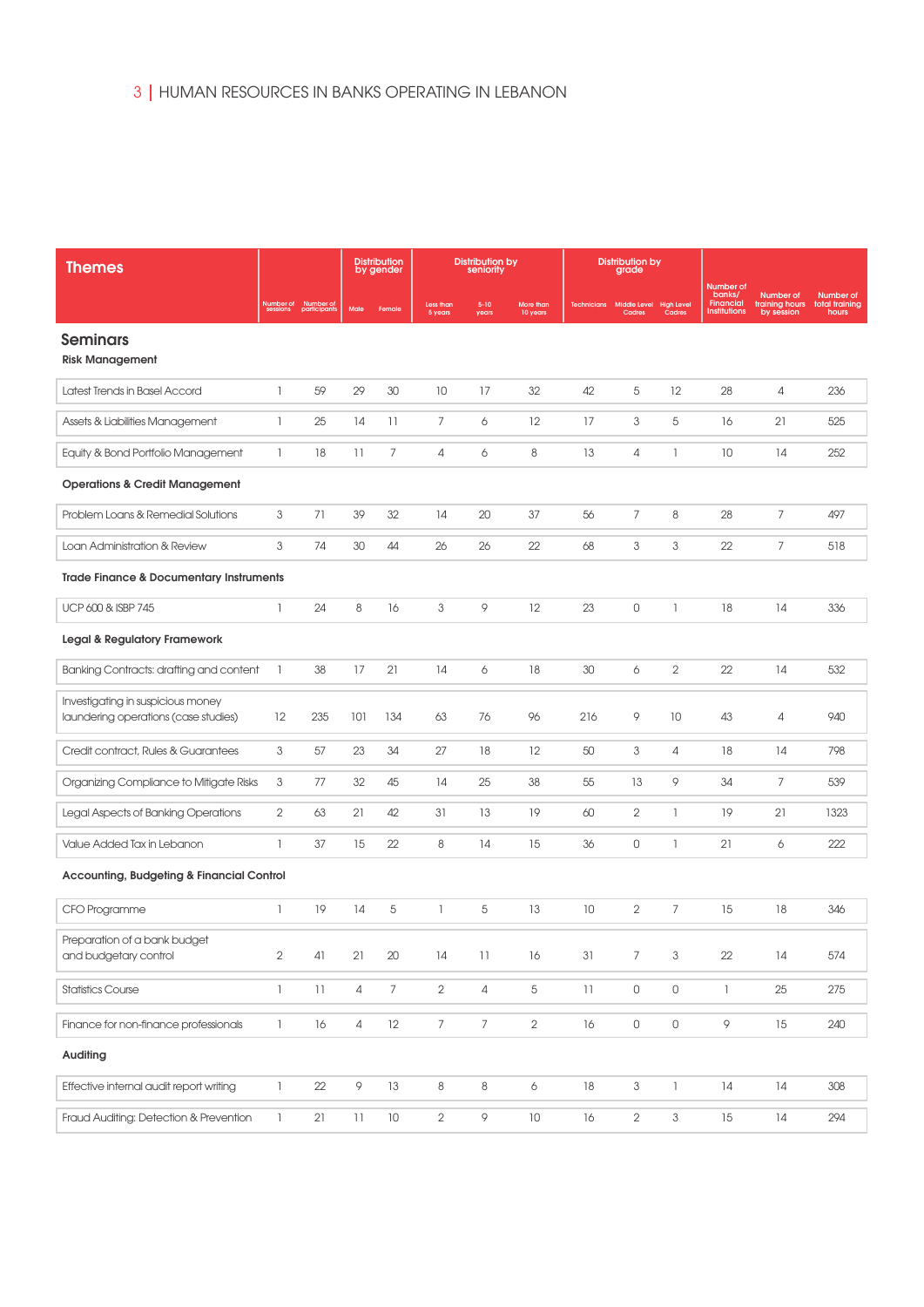| <b>Themes</b>                                                             |                           |                           |                | <b>Distribution</b><br>by gender |                      | <b>Distribution by</b><br>seniority |                       |                   | <b>Distribution by</b><br>grade |                             |                                                                |                                                  |                                      |
|---------------------------------------------------------------------------|---------------------------|---------------------------|----------------|----------------------------------|----------------------|-------------------------------------|-----------------------|-------------------|---------------------------------|-----------------------------|----------------------------------------------------------------|--------------------------------------------------|--------------------------------------|
|                                                                           | Number of<br>sessions     | Number of<br>participants | Male           | Female                           | Less than<br>5 years | $5 - 10$<br>years                   | More than<br>10 years | <b>Technician</b> | Middle Level<br>Cadres          | <b>High Level</b><br>Cadres | Number of<br>banks/<br><b>Financial</b><br><b>Institutions</b> | <b>Number</b> of<br>training hours<br>by session | Number of<br>total training<br>hours |
| <b>Management &amp; Administrative Skills</b>                             |                           |                           |                |                                  |                      |                                     |                       |                   |                                 |                             |                                                                |                                                  |                                      |
|                                                                           |                           |                           |                |                                  |                      |                                     |                       |                   |                                 |                             |                                                                |                                                  |                                      |
| Branch Manager Programme                                                  | 3                         | 70                        | 42             | 28                               | $\mathsf{O}$         | 7                                   | 63                    | 49                | 18                              | 3                           | 18                                                             | 18                                               | 1260                                 |
| Competency-Based Interviewing                                             | $\mathbb{I}$              | 17                        | 8              | 9                                | 6                    | 6                                   | 5                     | 15                | $\mathbf 0$                     | $\overline{2}$              | 12                                                             | 18                                               | 306                                  |
| <b>Succession Planning</b>                                                | $\mathbb{I}$              | 20                        | 8              | $12 \,$                          | $\overline{4}$       | 8                                   | 8                     | 13                | $\overline{2}$                  | 5                           | 15                                                             | 7                                                | 140                                  |
| Best Practices in Appraising                                              | 1                         | 22                        | 5              | 17                               | $\overline{11}$      | $\overline{4}$                      | $\overline{7}$        | 15                | $\overline{7}$                  | $\circ$                     | 16                                                             | $\overline{7}$                                   | 154                                  |
| <b>Developing Personal Skills</b>                                         |                           |                           |                |                                  |                      |                                     |                       |                   |                                 |                             |                                                                |                                                  |                                      |
| Making Leadership Reality Inside-Out Matters 2                            |                           | 37                        | 23             | 14                               | $\mathbb{I}$         | 6                                   | 30                    | 25                | 10                              | $\overline{2}$              | 10                                                             | $\overline{7}$                                   | 259                                  |
| Analytical & Critical Thinking Matters                                    | $\overline{\phantom{a}}$  | 19                        | 10             | 9                                | 1                    | $\overline{4}$                      | 14                    | 14                | $\sqrt{4}$                      | 1                           | $\overline{7}$                                                 | 14                                               | 266                                  |
| Effective English Report Writing Skills                                   | $\ensuremath{\mathsf{3}}$ | 50                        | 14             | 36                               | 23                   | 13                                  | 14                    | 49                | $\mathbb{I}$                    | $\overline{0}$              | 14                                                             | 14                                               | 700                                  |
| Developing English Language Skills                                        | 3                         | 78                        | 34             | 44                               | 39                   | 26                                  | 13                    | 75                | 3                               | 0                           | 12                                                             | 55                                               | 3630                                 |
| Information Technology Management & Uses                                  |                           |                           |                |                                  |                      |                                     |                       |                   |                                 |                             |                                                                |                                                  |                                      |
| Technology Trends and Digital                                             |                           |                           |                |                                  |                      |                                     |                       |                   |                                 |                             |                                                                |                                                  |                                      |
| Transformation in the Financial                                           |                           |                           |                |                                  |                      |                                     |                       |                   |                                 |                             |                                                                |                                                  |                                      |
| Services Industry                                                         | $\mathbb{I}$              | 31                        | 21             | 10                               | 4                    | 13                                  | 14                    | 26                | -1                              | 4                           | 19                                                             | 14                                               | 434                                  |
| Sub-Total                                                                 | 55                        | 1252                      | 568            | 684                              | 344                  | 367                                 | 541                   | 1049              | 115                             | 88                          | 43                                                             | 387                                              | 15904                                |
| <b>CUSTOMIZED PRIVATE COURSES</b>                                         |                           |                           |                |                                  |                      |                                     |                       |                   |                                 |                             |                                                                |                                                  |                                      |
| Legal Aspects of Banking Operations                                       | 3                         | 66                        | 20             | 46                               | 44                   | 16                                  | 6                     | 65                | $\mathbf{1}$                    | $\mathbf 0$                 | $\overline{2}$                                                 | 21                                               | 1386                                 |
| Branch Manager Programme                                                  | $\mathbf{1}$              | 22                        | 11             | 11                               | $\mathbb{I}$         | $\mathbb{I}$                        | 20                    | $\overline{11}$   | 11                              | $\mathbf 0$                 | 1                                                              | 16                                               | 352                                  |
| Making Leadership Reality Inside-Out Matters 1                            |                           | 19                        | $\overline{7}$ | 12                               | $\mathbb O$          | 3                                   | 16                    | 12                | $\overline{7}$                  | $\mathbb O$                 | $\mathbb{I}$                                                   | $\overline{7}$                                   | 133                                  |
| Investigating in suspicious money<br>laundering operations (case studies) | 15                        | 302                       | 149            | 153                              | 43                   | 55                                  | 204                   | 283               | 11                              | 8                           | 7                                                              | 4                                                | 1208                                 |
| Sub-Total                                                                 | 20                        | 409                       | 187            | 222                              | 88                   | 75                                  | 246                   | 371               | 30                              | 8                           | $\overline{7}$                                                 | 48                                               | 3079                                 |
| Total                                                                     | 75                        | 1661                      | 755            | 906                              | 432                  | 442                                 | 787                   | 1420              | 145                             | 96                          | 50                                                             | 435                                              | 18983                                |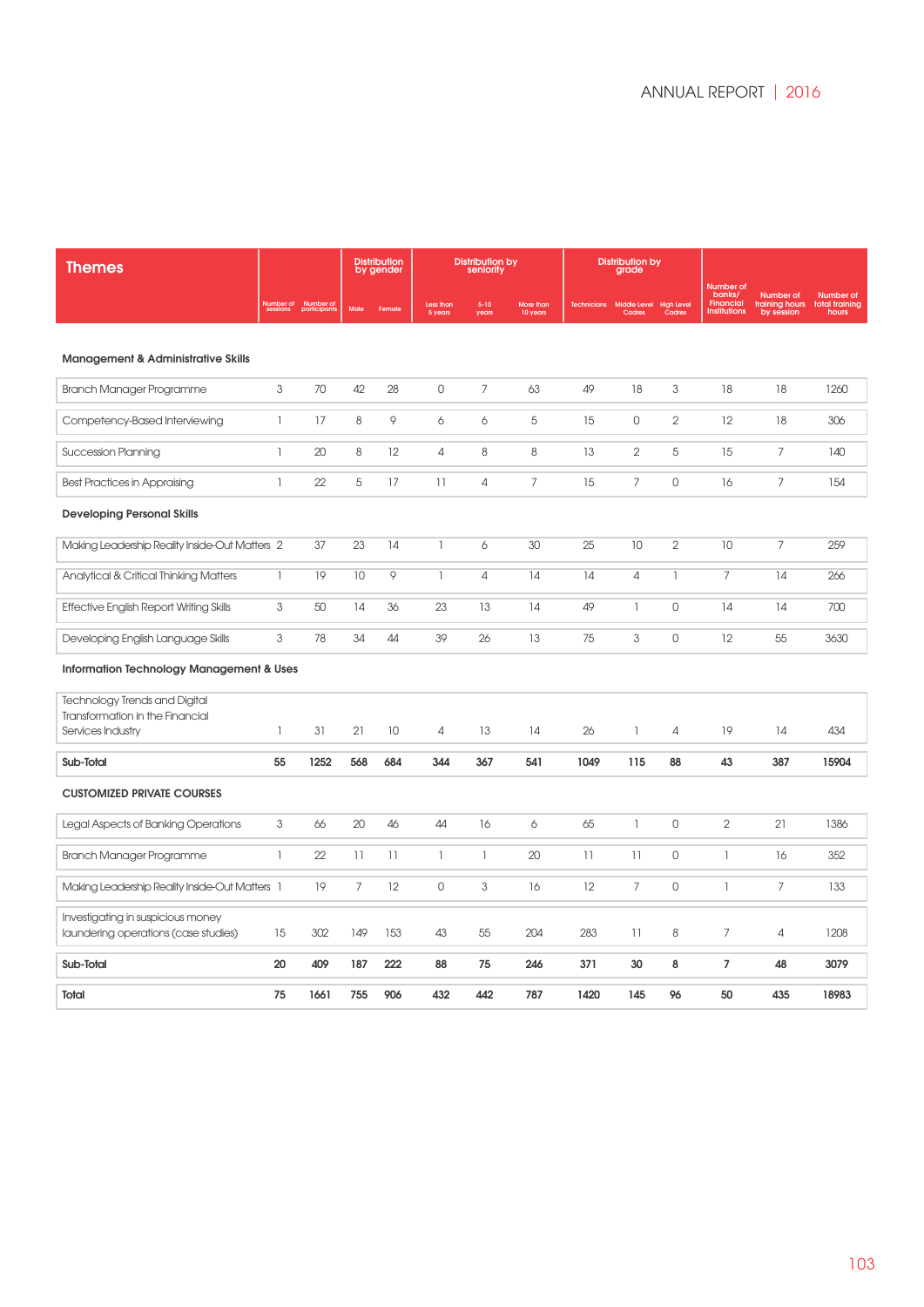# III. ACTIVITIES OF THE HIGHER INSTITUTE FOR BANKING STUDIES ACADEMIC YEAR 2015-2016

After the students have completed their years of study and obtained their bachelor's degree or their master's degree in banking studies, these 78 ISEB graduates have managed to enhance the image of the Institute with their added skills and good grounding that contributed to the development of their performance in the frame of duty in their respective banks, which has given the Higher Institute of Banking Studies further impetus to carry out the development of its educational curricula and the enhancement of the teaching staff and the increase in the students' size.

As per the academic year 2016-2017 in the Higher Institute of Banking Studies in relation to diplomas and university affairs is as follows:

# **01** The Bachelor degree in Banking studies

Thirty four (34) students registered in the first semester of the academic year 2016- 2017, in both French and English sections. As for students registered in the Specialized Banking studies Bachelor (60 credits), twenty (20) registered in both French and English sections.

| Year            | <b>Section</b> | Nbr. of<br><b>Registered</b> |
|-----------------|----------------|------------------------------|
| First           | French         | 20                           |
|                 | English        | 5                            |
| Second          | French         | 11                           |
| <b>Third</b>    | French         | 15                           |
| Special Program | French         | 9                            |
|                 | English        | 14                           |
| <b>Total</b>    | A/E and A/F    | 74                           |

### Number of registration for the 2017-2016 academic year (by section)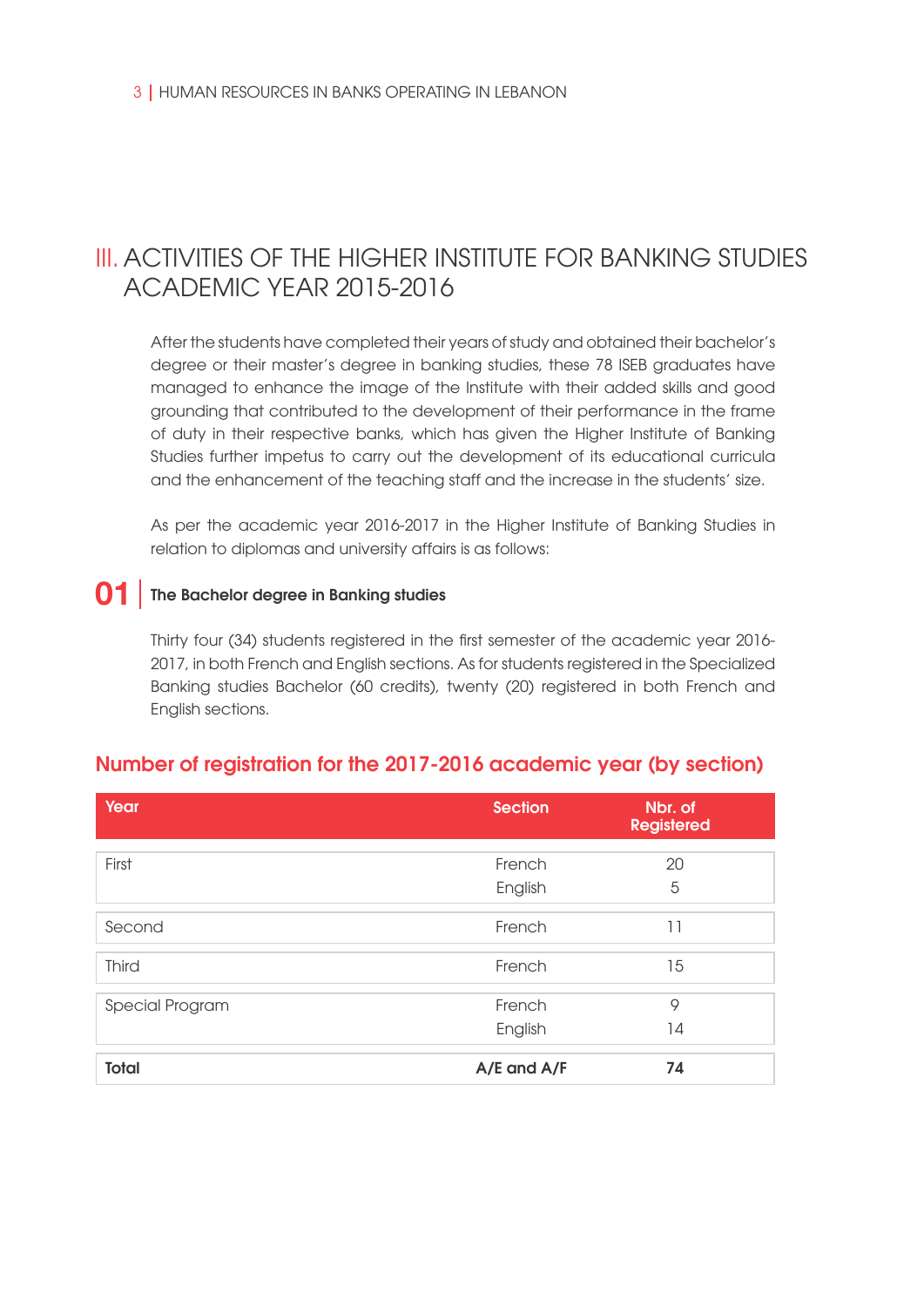#### The Master in Banking studies **02**

Forty three (43) new students registered for the first semester in the Master degree of the 2016-2017 academic year, in both French and English sections, after they have succeeded to the written and oral entrance exams. Nineteen (19) students holder of the advanced diploma in banking management registered in the special Master studies (40 units) in both French and English sections. Thus, the total number of registration in the Master degree reached 83 students distributed as follows:

### Number of registration for the 2017-2016 academic year (by section)

| Year            | <b>Section</b> | Nbr. of<br><b>Registered</b> |
|-----------------|----------------|------------------------------|
| First           | French         | 24                           |
|                 | English        | 28                           |
| Second          | French         | 8                            |
|                 | English        | 4                            |
| Special Program | French         | $4^*$                        |
|                 | English        | $15*$                        |
| <b>Total</b>    | A/E and A/F    | 83                           |

### Important Academic Development

- Approval of the Ministry of Education and Higher Education published in issue No. 5 **•** of the Official Gazette dated January 26, 2017 on:
	- Equivalence of rating of certificates of the Center for Banking Studies with high  education credits issued by the Higher Institute of Banking Studies.
	- Equivalence of rating of certificates of Bachelor and Master in banking studies  issued by the Higher Institute of Banking Studies.
- The "Salle des Marchés Financiers, Dealing Room" is now equipped at the Higher **•**Institute of Banking Studies, in cooperation with Reuters, and is being followed up by a dedicated team. Thus, the Higher Institute has been able to receive many students from the Institute and the University and from the staff of banks to participate in various training courses on "Financial Markets" starting in May 2017. The duration of the course ranges between 20 and 30 hours divided into two and a half hours. Two halls for this purpose have been equipped with a capacity of 50 students.